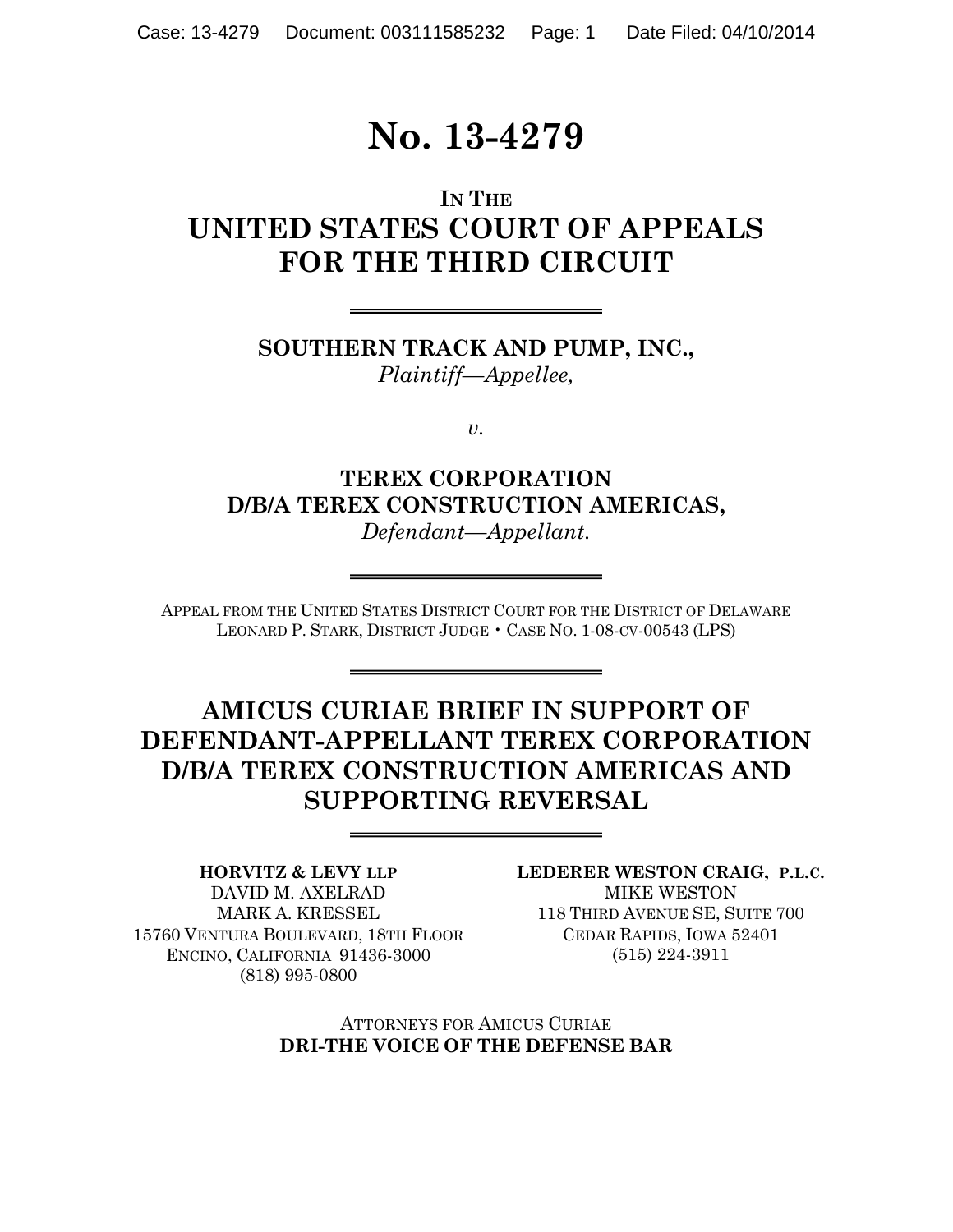#### **CORPORATE DISCLOSURE STATEMENT**

Pursuant to [Federal Rule of Appellate Procedure 26.1](https://web2.westlaw.com/find/default.wl?cite=FRAP+26.1&rs=WLW12.07&vr=2.0&rp=%2ffind%2fdefault.wl&sv=Split&fn=_top&mt=Westlaw&clientid=USCA3), disclosure is hereby made by amicus curiae DRI – The Voice of the Defense Bar of the following corporate interests:

- a. Parent companies of the corporation/association: None.
- b. Any publicly held company that owns ten percent (10%) or more of the corporation/association:

None.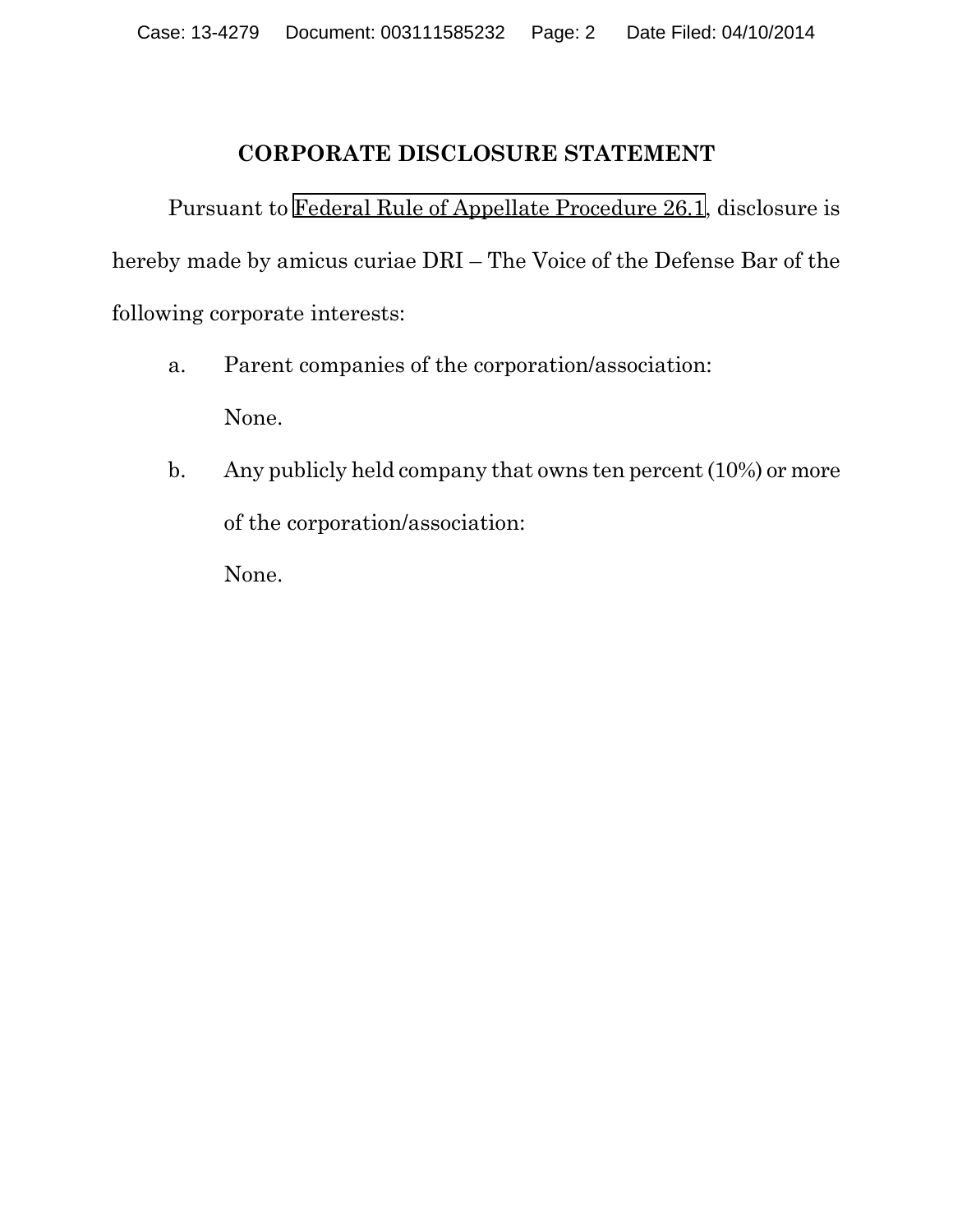## **TABLE OF CONTENTS**

# **Page**

| I. |           | THE DEALER STATUTE AS APPLIED CREATES AN<br>ARBITRARY TAKING OF PRIVATE PROPERTY WITHOUT                                                                                                                                                 |  |  |
|----|-----------|------------------------------------------------------------------------------------------------------------------------------------------------------------------------------------------------------------------------------------------|--|--|
|    | A.        | The statute imposes a severe and oppressive penalty that                                                                                                                                                                                 |  |  |
|    | <b>B.</b> | The damages award is unconstitutional because, just as<br>with punitive damages, a statutory penalty violates due<br>process if it lacks any proportional relationship with the<br>nature of the defendant's conduct and the plaintiff's |  |  |
|    | C.        | The statute creates the equivalent of a confiscatory rate16                                                                                                                                                                              |  |  |
| H. |           | THE DISTRICT COURT'S INTERPRETATION OF THE<br>DEALER STATUTE CREATES AN UNCONSTITUTIONAL<br>TAKING WITHOUT JUST COMPENSATION.  18                                                                                                        |  |  |
|    | A.        | As a condition of doing business in Delaware, the district<br>court ordered an unconstitutional exaction of the<br>supplier's property lacking any proportionality to the                                                                |  |  |
|    | <b>B.</b> | The court's statutory interpretation created a <i>per se</i>                                                                                                                                                                             |  |  |
|    |           |                                                                                                                                                                                                                                          |  |  |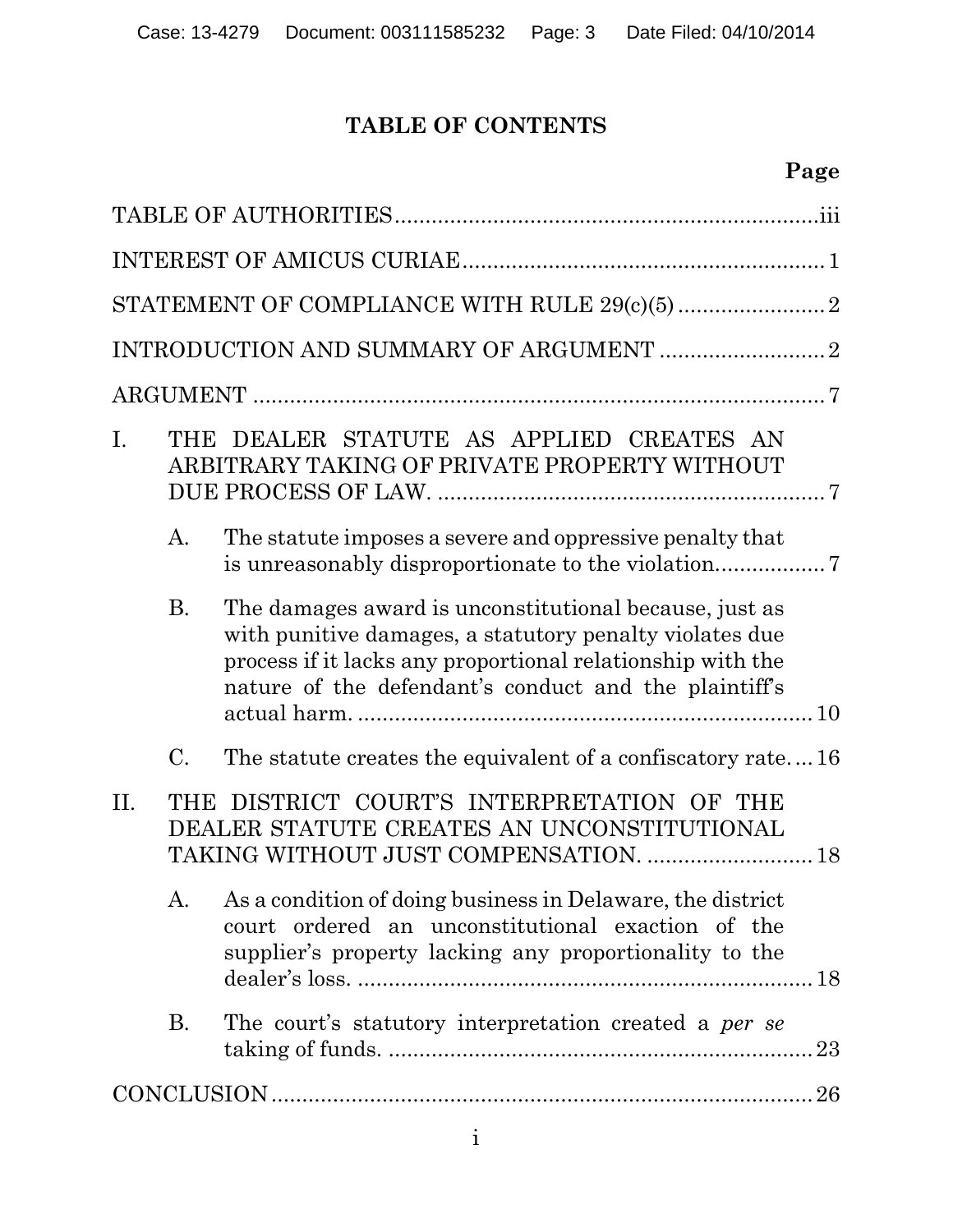| CERTIFICATION OF COMPLIANCE WITH TYPE-VOLUME<br>LIMITATION, TYPEFACE REQUIREMENTS, AND TYPE STYLE |  |
|---------------------------------------------------------------------------------------------------|--|
|                                                                                                   |  |
|                                                                                                   |  |
|                                                                                                   |  |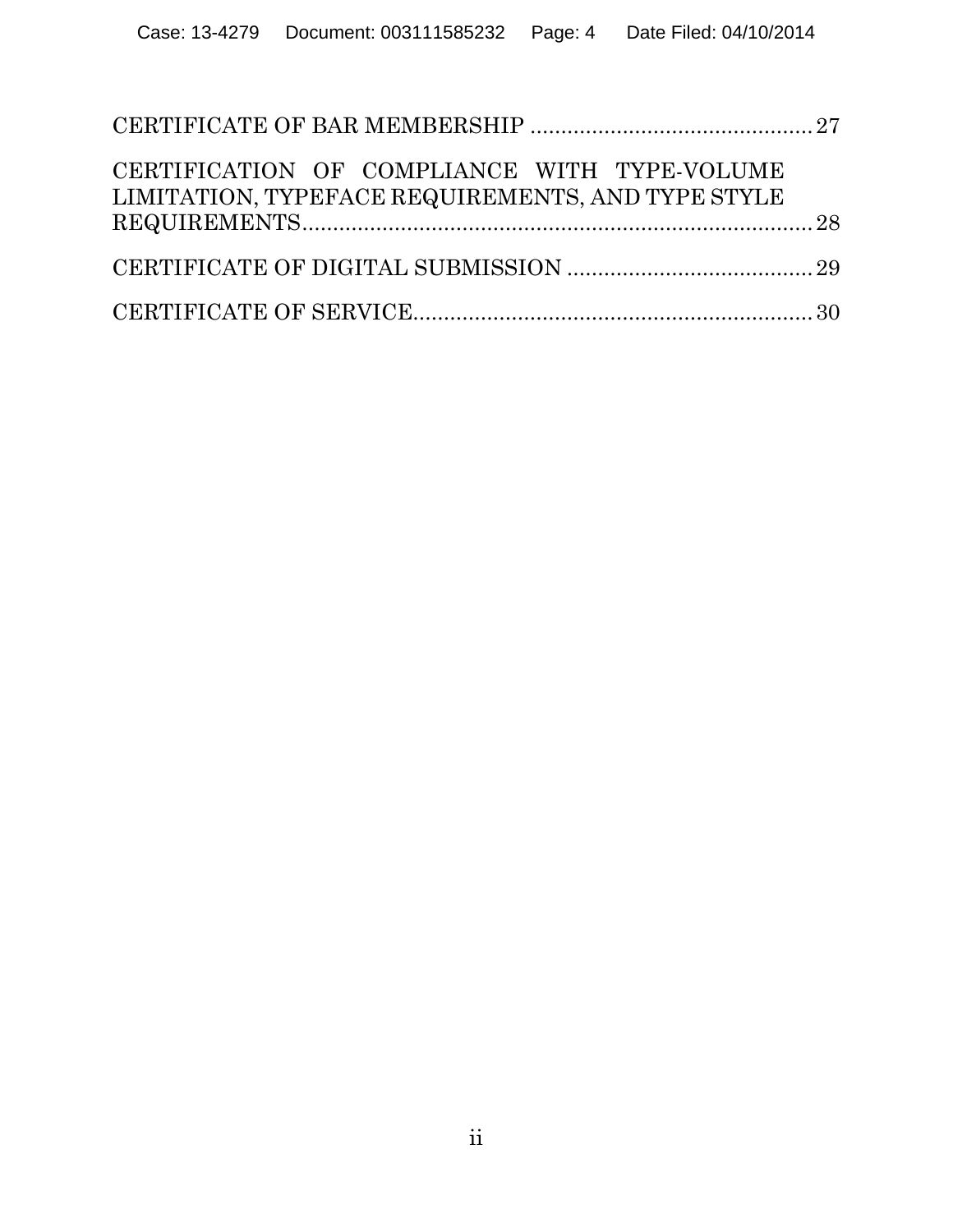## **TABLE OF AUTHORITIES**

**Page(s)**

| Cases                                                           |
|-----------------------------------------------------------------|
| Armstrong v. United States,                                     |
| BMW of N. Am., Inc. v. Gore,                                    |
| Brown v. Legal Foundation of Washington,                        |
| Browning-Ferris Indus. of Vt., Inc. v. Kelco Disposal, Inc.,    |
| Capitol Records, Inc. v. Thomas-Rasset,                         |
| CGB Occupational Therapy, Inc. v. RHA Health Servs., Inc.,      |
| Coffey v. County of Harlan,                                     |
| Cooper Indus., Inc. v. Leatherman Tool Grp., Inc.,              |
| D & B Enters. of Winona, Inc. v. Kawasaki Motors Corp., U.S.A., |
| Doe v. Chao,                                                    |
| Dolan v. City of Tigard,                                        |
| Duquesne Light Co. v. Barasch,                                  |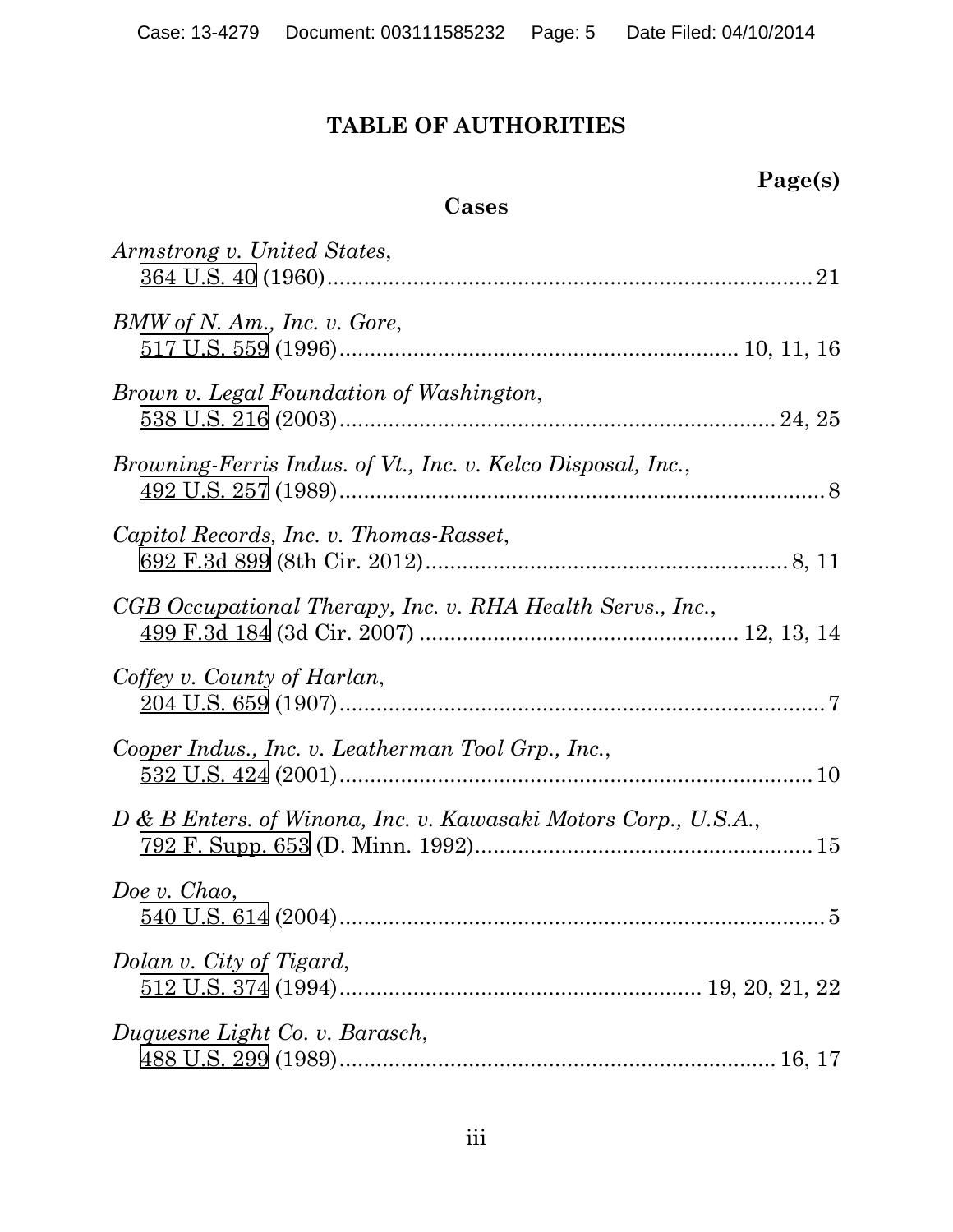| FCC v. Fla. Power Corp.,                                                               |  |
|----------------------------------------------------------------------------------------|--|
| Frost v. R.R. Comm'n of Cal.,                                                          |  |
| In re J.P. Morgan Chase & Co. S'holder Litig.,                                         |  |
| Interstate Equip. Co. v. ESCO Corp.,<br>Civil Action No. 5:11CV51-RLV, 2012 WL 5183605 |  |
| Jardel Co. v. Hughes,                                                                  |  |
| Kaisershot v. Gamble-Skogmo, Inc.,                                                     |  |
| Koontz v. St. Johns River Water Mgmt. Dist.,                                           |  |
| Lehigh Valley R.R. Co. of N.J. v. Martin,                                              |  |
| Nollan v. California Coastal Commission,                                               |  |
| Parker v. Time Warner Entertainment Co.,                                               |  |
| Perry v. Sindermann,                                                                   |  |
| Pickering v. Bd. of Educ. of Twp. High Sch. Dist. 205,<br>Will Cnty., Ill.,            |  |
| S. Pac. Co. v. Denton,                                                                 |  |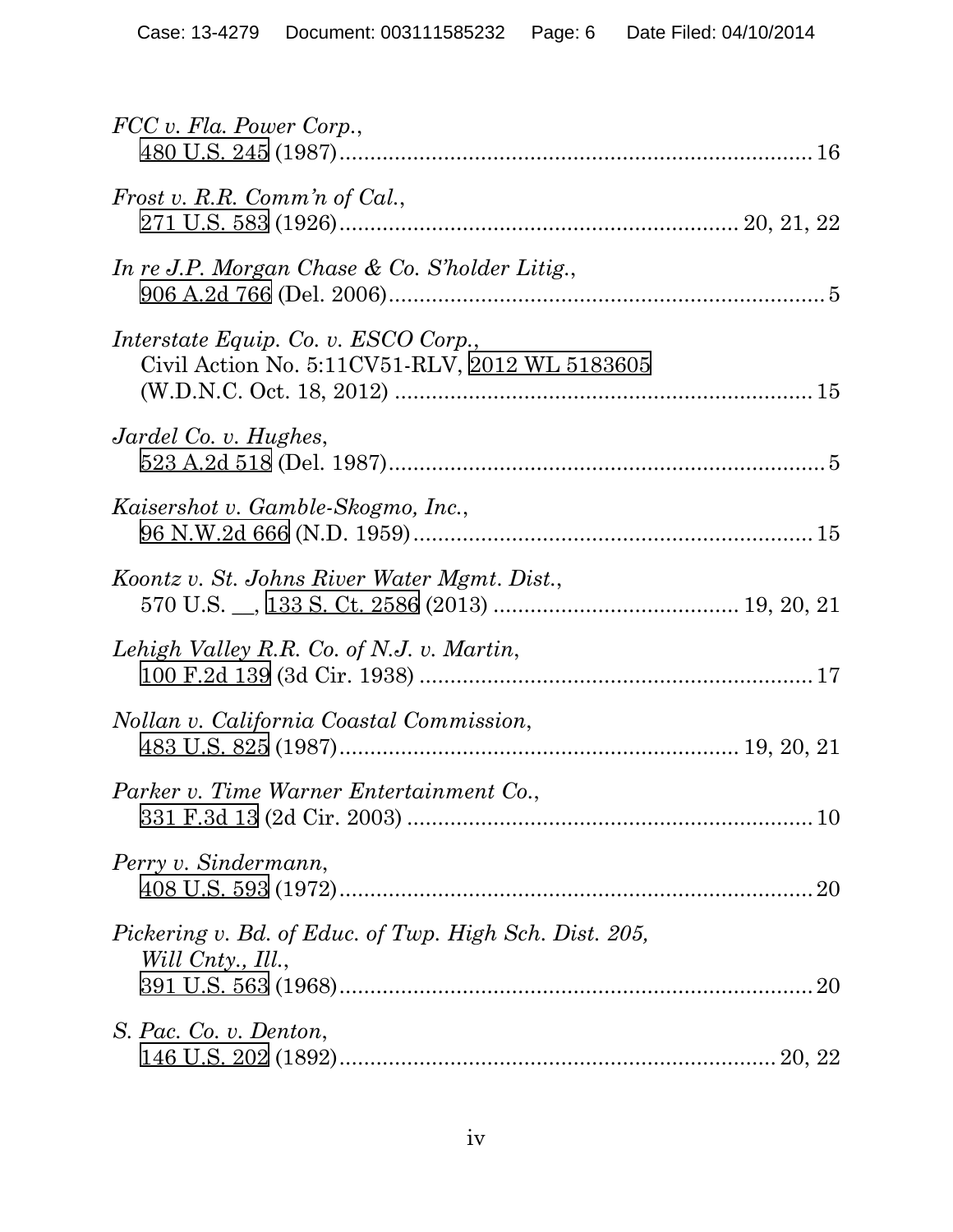| Sony BMG Music Entm't v. Tenenbaum,                   |  |
|-------------------------------------------------------|--|
| St. Louis, I. M. & S. Ry. Co. v. Williams,            |  |
| State Farm Mut. Auto. Ins. Co. v. Campbell,           |  |
| Sw. Tel. & Tel. Co. v. Danaher,                       |  |
| Town & Country Equip., Inc. v. Massey-Ferguson, Inc., |  |
| Verizon Commc'ns, Inc. v. FCC,                        |  |
| Webb's Fabulous Pharmacies, Inc. v. Beckwith,         |  |
| West v. Chesapeake & Potomac Tel. Co. of Balt. City,  |  |
| Zomba Enters., Inc. v. Panorama Records, Inc.,        |  |
|                                                       |  |

# **Statutes**

| Delaware Equipment Dealer Statute |  |
|-----------------------------------|--|
|                                   |  |
|                                   |  |
|                                   |  |
|                                   |  |
|                                   |  |
|                                   |  |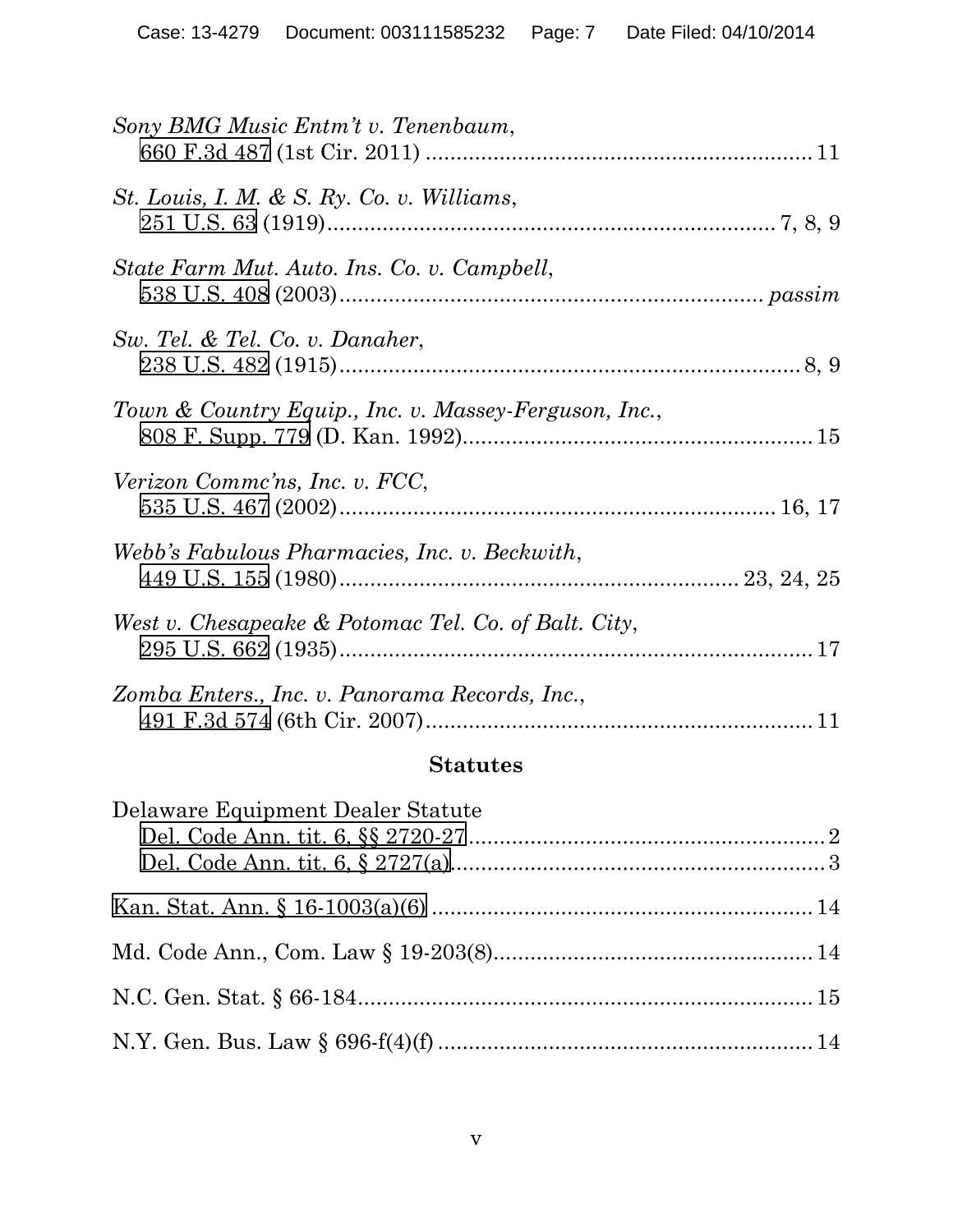# Rules

| Federal Rule of Appellate Procedure |  |
|-------------------------------------|--|
|                                     |  |
|                                     |  |
|                                     |  |
|                                     |  |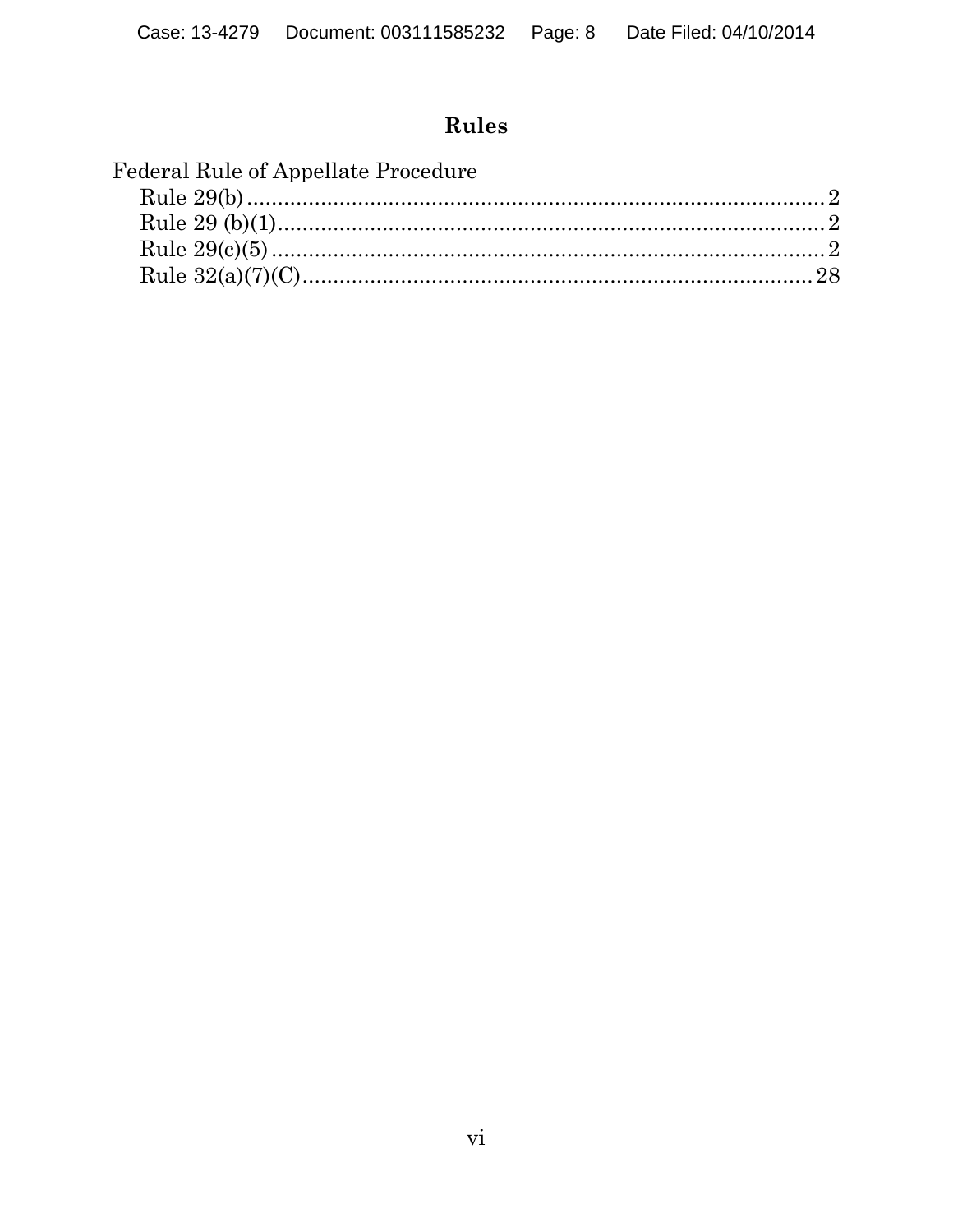#### **INTEREST OF AMICUS CURIAE**

DRI – The Voice of the Defense Bar is an international organization that includes more than 22,000 attorneys defending businesses and individuals in civil litigation. To this end, DRI seeks to address issues important to defense attorneys, to promote the role of the defense lawyer, and to improve the civil justice system. DRI has long been a voice in the ongoing effort to make the civil justice system more fair, efficient, and where national issues are involved—consistent.

To promote these objectives, DRI participates as amicus curiae in cases raising issues of importance to its members, their clients, and the judicial system. DRI has a strong interest in supporting the argument that a state may not require a supplier, as a condition of doing business in that state, to be subject to liability for damages for failure to repurchase inventory upon termination of a distribution agreement in amounts with no relation to—and that far exceed—any actual economic loss to the dealers with whom it does business. Such a decision will be of significant importance not only to the parties in this case, but to all potential suppliers subject to the Delaware Equipment Dealer Statute, Del. Code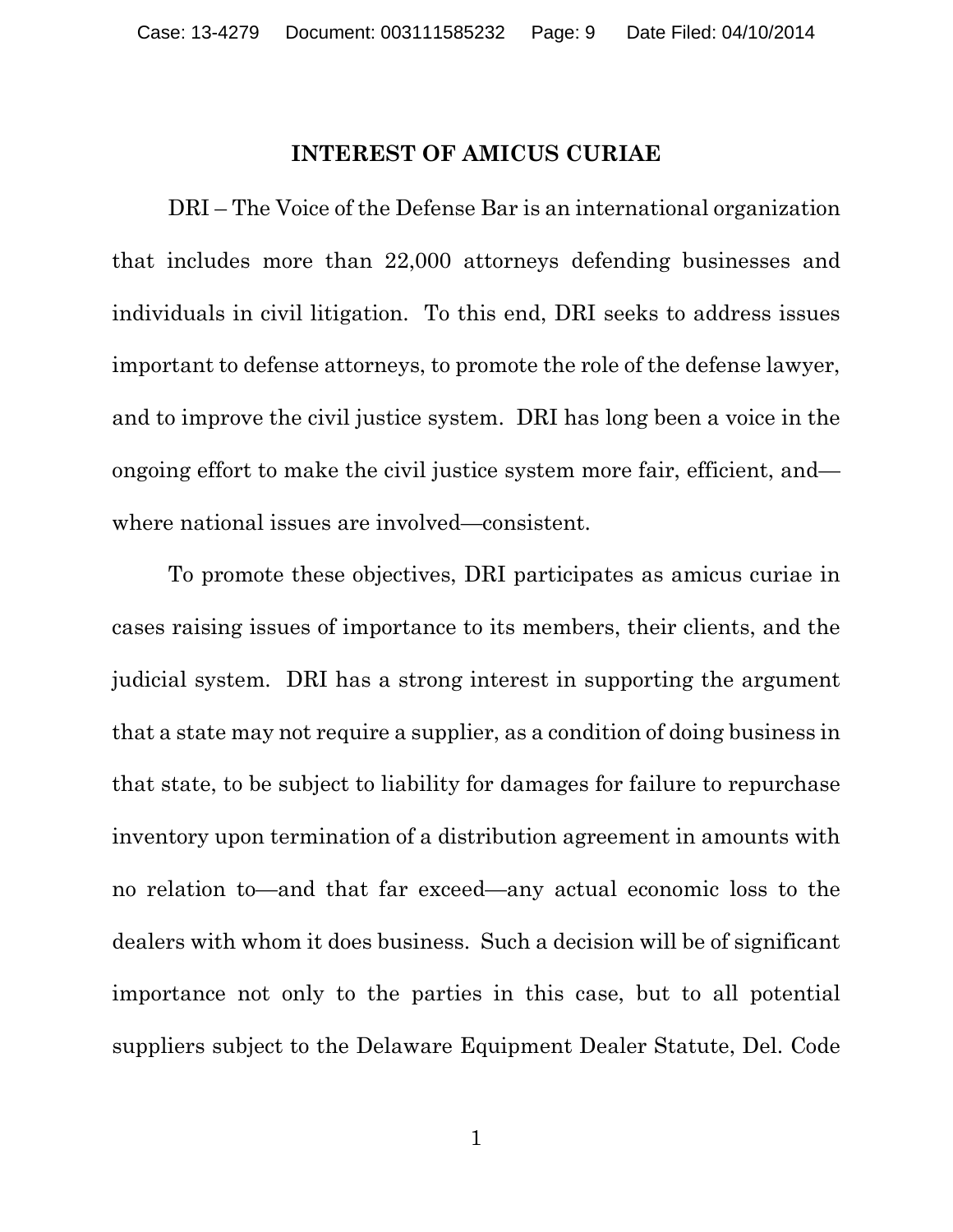Ann. tit. 6, §§ 2720-27 ("Dealer Statute"), and similar statutes in other states. *See* [Fed. R. App. P. 29\(b\)\(1\)](https://web2.westlaw.com/find/default.wl?cite=FRAP+29(b)(1)&rs=WLW12.07&vr=2.0&rp=%2ffind%2fdefault.wl&sv=Split&fn=_top&mt=Westlaw&clientid=USCA3).

#### **STATEMENT OF COMPLIANCE WITH RULE 29(c)(5)**

This brief is submitted pursuant to Rule 29(b) of the Federal Rules of Appellate Procedure, accompanied by a motion for leave to file. No party or party's counsel authored this brief in whole or in part; no party or party's counsel contributed money to fund the preparation or submission of this brief; and no other person except amicus curiae and its counsel contributed money to fund the preparation or submission of this brief.

#### **INTRODUCTION AND SUMMARY OF ARGUMENT**

Delaware, like many states, regulates the terms by which equipment suppliers and dealers can enter into a distribution agreement that requires the dealer to order and maintain certain amounts of the supplier's inventory for sale. Delaware's Dealer Statute, [Del. Code Ann. tit. 6,](https://web2.westlaw.com/find/default.wl?cite=null&rs=WLW12.07&vr=2.0&rp=%2ffind%2fdefault.wl&sv=Split&fn=_top&mt=Westlaw&clientid=USCA3)  §§ [2720-27](https://web2.westlaw.com/find/default.wl?cite=null&rs=WLW12.07&vr=2.0&rp=%2ffind%2fdefault.wl&sv=Split&fn=_top&mt=Westlaw&clientid=USCA3), provides that if either party terminates the agreement, the supplier must repurchase the dealer's inventory unless the dealer chooses to keep the inventory. Thus, the statute protects dealers from being left in the lurch with a warehouse full of expensive equipment that they are no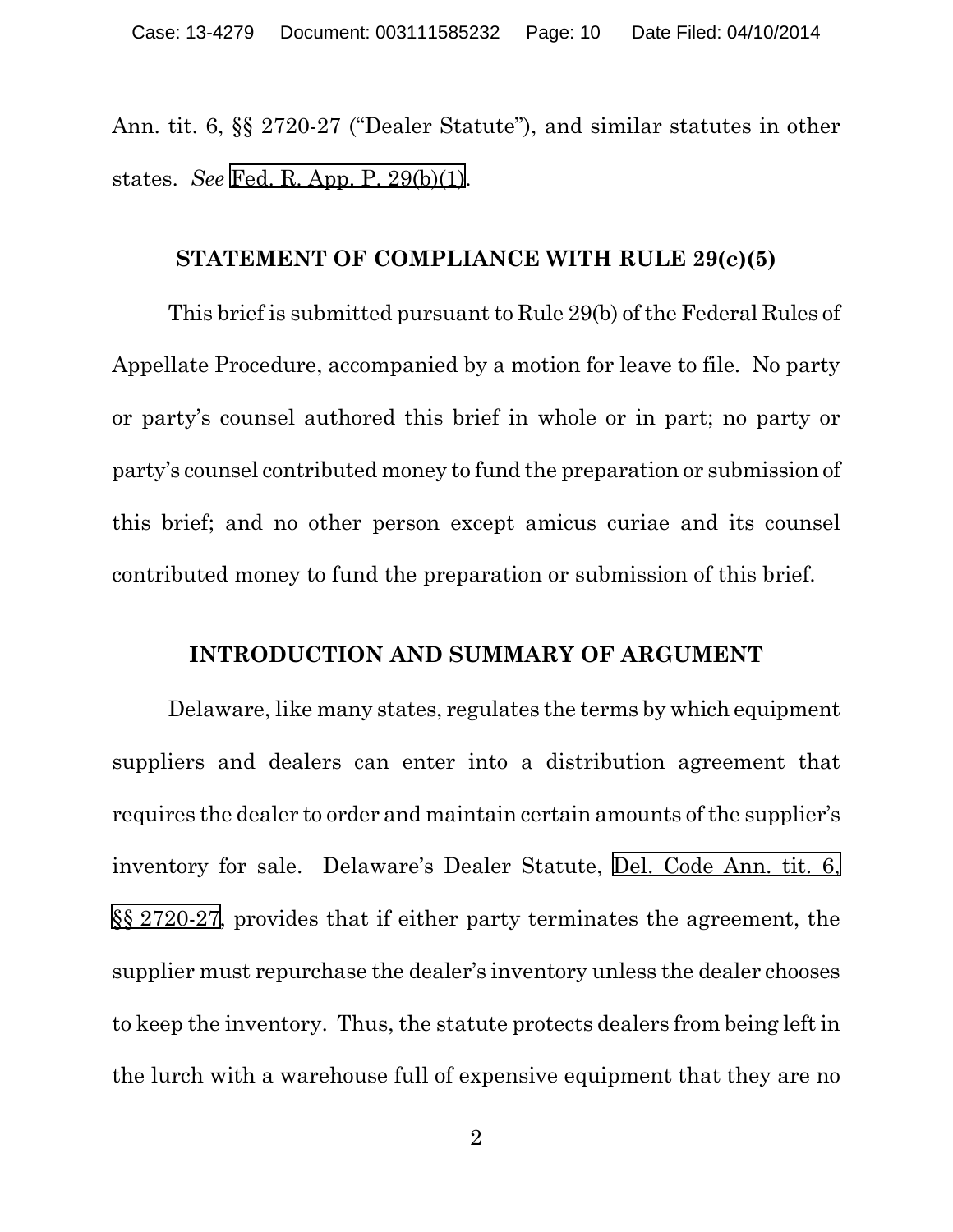longer authorized to sell if a distribution agreement terminates. The statute further provides that if the supplier does not repurchase the inventory, it will be civilly liable for damages equal to the cost of the inventory. While this civil liability provision sounds simple and fair enough in the abstract, the interpretation of the formula by which a court arrives at the amount of these damages can lead to extreme results that bear no relationship to the statute's purpose.

In this case, the district court ruled the Dealer Statute requires that if a supplier fails to repurchase from the dealer within ninety days of a contract termination all enumerated types of inventory, the supplier is civilly liable for 100 percent of the "current net price" of the inventory, regardless of the actual economic loss, if any, caused to the dealer by the termination of the contract. *See* ECF No. 308 at 70-72 (pretrial order);[1](#page-10-0) ECF No. 321 at 2-3 (court's order denying motion to preclude unconstitutional application of Dealer Statute); [Del. Code Ann. tit. 6,](https://web2.westlaw.com/find/default.wl?cite=null&rs=WLW12.07&vr=2.0&rp=%2ffind%2fdefault.wl&sv=Split&fn=_top&mt=Westlaw&clientid=USCA3) § [2727\(a\)](https://web2.westlaw.com/find/default.wl?cite=null&rs=WLW12.07&vr=2.0&rp=%2ffind%2fdefault.wl&sv=Split&fn=_top&mt=Westlaw&clientid=USCA3). As a consequence of this ruling, the supplier was ordered to pay damages to the dealer in the full amount of the "current net price" of the

l

<span id="page-10-0"></span><sup>1</sup> "ECF" citations are to the Delaware District Court's ECF docket entry numbers.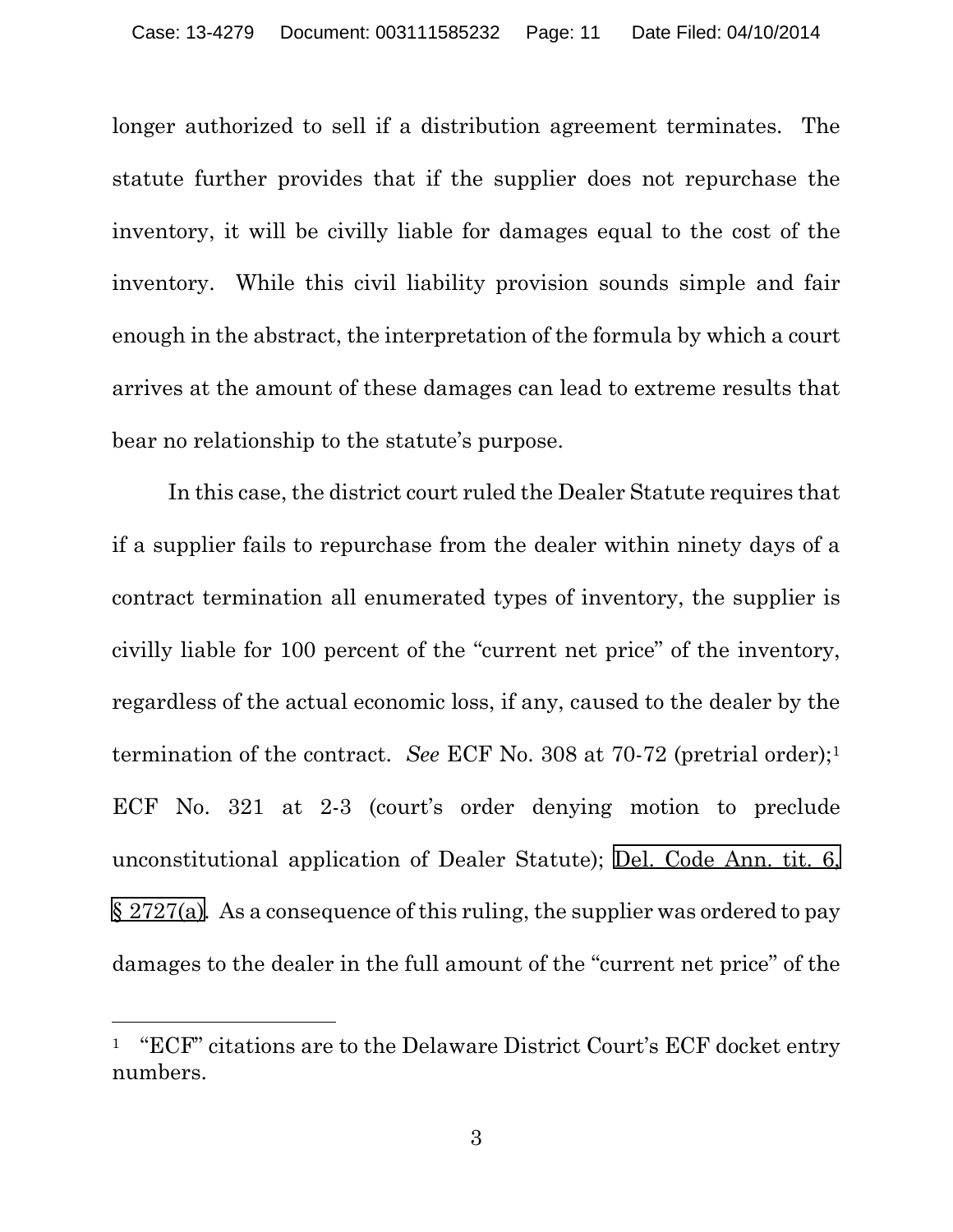inventory—a paper figure comprising nothing more than the supplier's list price for new equipment less applicable discounts, totaling over \$4 million. However, because some of the inventory had lost value due to use or damage, and because the dealer was able to mitigate its actual economic damages through a foreclosure and auction procedure with its financer and the supplier's payment under a recourse agreement, the dealer's alleged actual economic loss was only approximately \$1 million.[2](#page-11-0) Furthermore, the statutory "repurchase" of the inventory that the district court imposed on the supplier was largely illusory because the dealer had already disposed of the property during the ninety-day repurchase period. As a result, the supplier would not be able to regain possession of the property notwithstanding its payment of the full amount of the property's "current net price." Thus, the district court's order imposed damages

<span id="page-11-0"></span> $\overline{a}$ <sup>2</sup> The amount of the dealer's actual damages, if any, was never established because the court deprived the parties of a trial on those damages. In fact, the supplier's evidence showed that the dealer suffered at most approximately \$50,000 as a result of the supplier's alleged repurchase violations, and possibly less. (J.A. 263-64, 355-56; *see* Appellant's Opening Brief 6.) To demonstrate the unconstitutionality of the district court's judgment, amicus assumes for the sake of its arguments here that the \$1 million damages amount that the dealer claimed it suffered could be proven at trial on remand. Amicus notes, however, that if the damages were as low as \$50,000, the ratio of statutory damages awarded here to actual damages would be well over 80-to-1.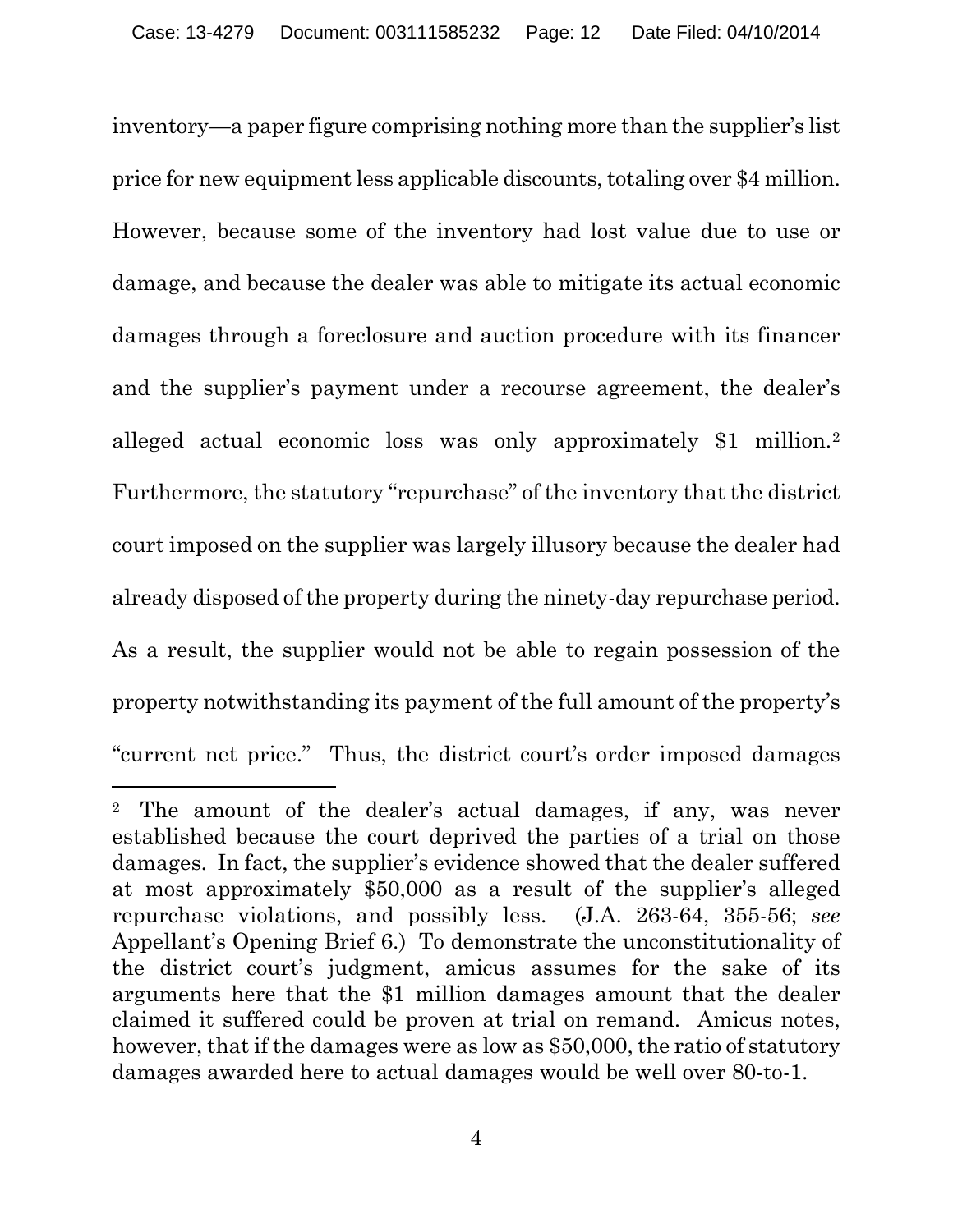representing approximately four times the dealer's claimed actual harm. Rather than ensure just compensation, the district court's interpretation of Delaware law offends fundamental notions of fairness and due process.

<span id="page-12-3"></span><span id="page-12-2"></span><span id="page-12-1"></span><span id="page-12-0"></span>Compensatory damages "'are intended to redress the concrete loss that the plaintiff has suffered by reason of the defendant's wrongful conduct.'" *State Farm Mut. Auto. Ins. Co. v. Campbell*, [538 U.S. 408, 416](https://web2.westlaw.com/find/default.wl?cite=538+u.s.+408&referenceposition=416&referencepositiontype=s&rs=WLW12.07&vr=2.0&rp=%2ffind%2fdefault.wl&sv=Split&fn=_top&mt=Westlaw&clientid=USCA3)  (2003). There is a "fundamental principle governing entitlement to compensatory damages, which is that the damages must be logically and reasonably related to the harm or injury for which compensation is being awarded." *In re J.P. Morgan Chase & Co. S'holder Litig.*, [906 A.2d 766,](https://web2.westlaw.com/find/default.wl?cite=906+a.2d+766&referenceposition=773&referencepositiontype=s&rs=WLW12.07&vr=2.0&rp=%2ffind%2fdefault.wl&sv=Split&fn=_top&mt=Westlaw&clientid=USCA3)  [773](https://web2.westlaw.com/find/default.wl?cite=906+a.2d+766&referenceposition=773&referencepositiontype=s&rs=WLW12.07&vr=2.0&rp=%2ffind%2fdefault.wl&sv=Split&fn=_top&mt=Westlaw&clientid=USCA3) (Del. 2006). Thus, "[t]he object and purpose of an award of compensatory damages in a civil case is to impose satisfaction for an injury done . . . with the size of the award directly related to the harm caused by the defendant." *Jardel Co. v. Hughes*, [523 A.2d 518, 528](https://web2.westlaw.com/find/default.wl?cite=523+a.2d+518&referenceposition=528&referencepositiontype=s&rs=WLW12.07&vr=2.0&rp=%2ffind%2fdefault.wl&sv=Split&fn=_top&mt=Westlaw&clientid=USCA3) (Del. 1987). Because of this principle, the United States Supreme Court will endeavor to interpret a statute in a manner consistent with the "traditional understanding" that compensatory damages require "proof of some harm for which damages can reasonably be assessed." *Doe v. Chao*, 540 U.S.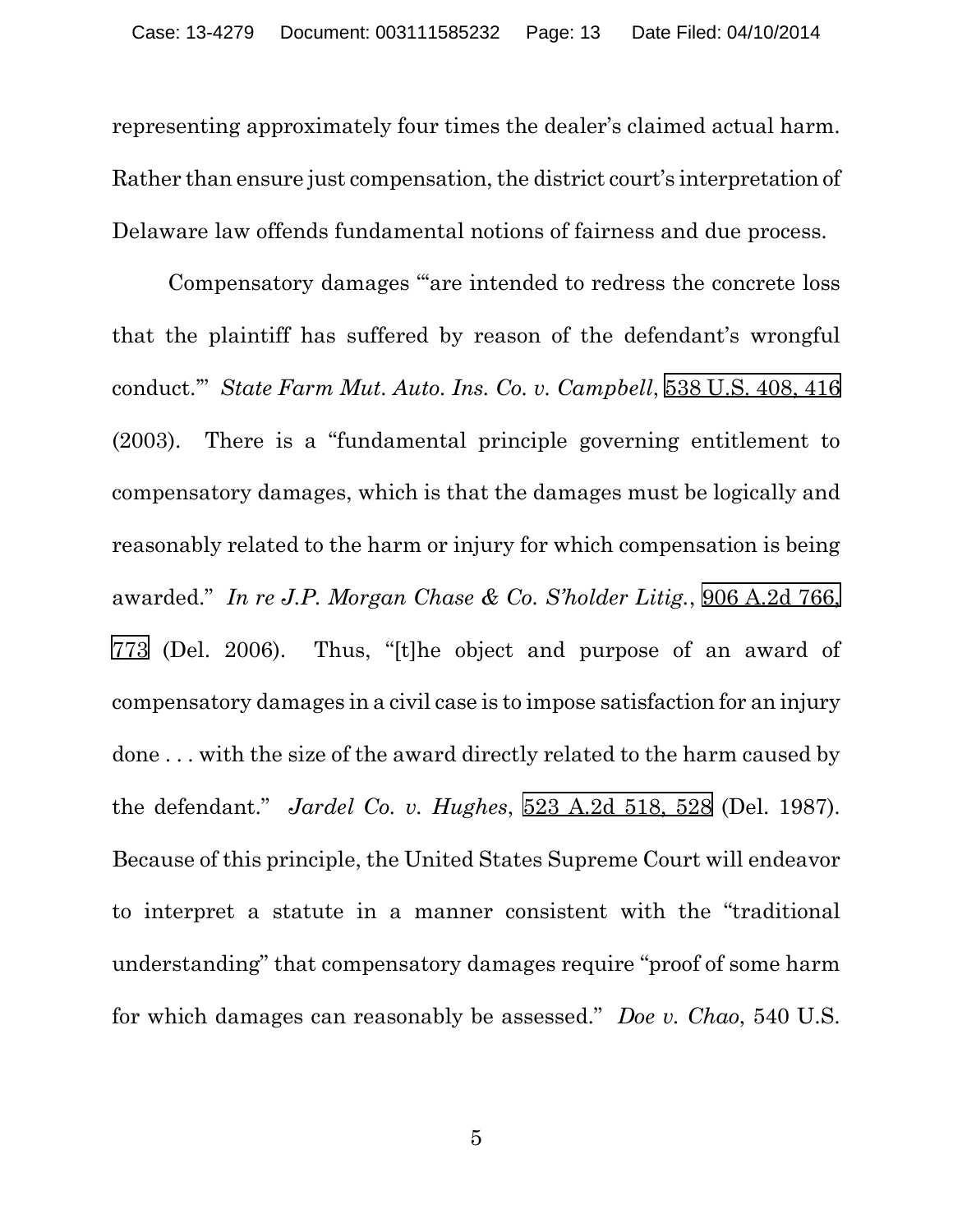614, 621 (2004) (holding that entitlement to minimum statutory award under Privacy Act of 1974 requires proof of actual damages).

The United States Constitution does not permit a state to use a statute to force a company, as a condition of doing business under that state's law, to pay damages in violation of the fundamental principle that compensatory damages must be directly related to the harm caused by the defendant. As amicus discusses below, the district court's interpretation of the Dealer Statute as applied to this case resulted in a violation of the defendant's due process rights and a taking of the defendant's property without just compensation under the Fifth and Fourteenth Amendments.

The Supreme Court has developed several doctrines that, by analogy, provide a framework to understand—and correct—the constitutional violations created by the district court's interpretation of the Dealer Statute. First, the statutory penalty in this case was so unreasonable and arbitrary that it constituted a taking of private property without due process of law. Second, as shown by examining the Supreme Court's recent punitive damages cases, the damages in this case were unconstitutional because they were in no way proportional to either the nature of the supplier's conduct or the extent of the dealer's harm. Third,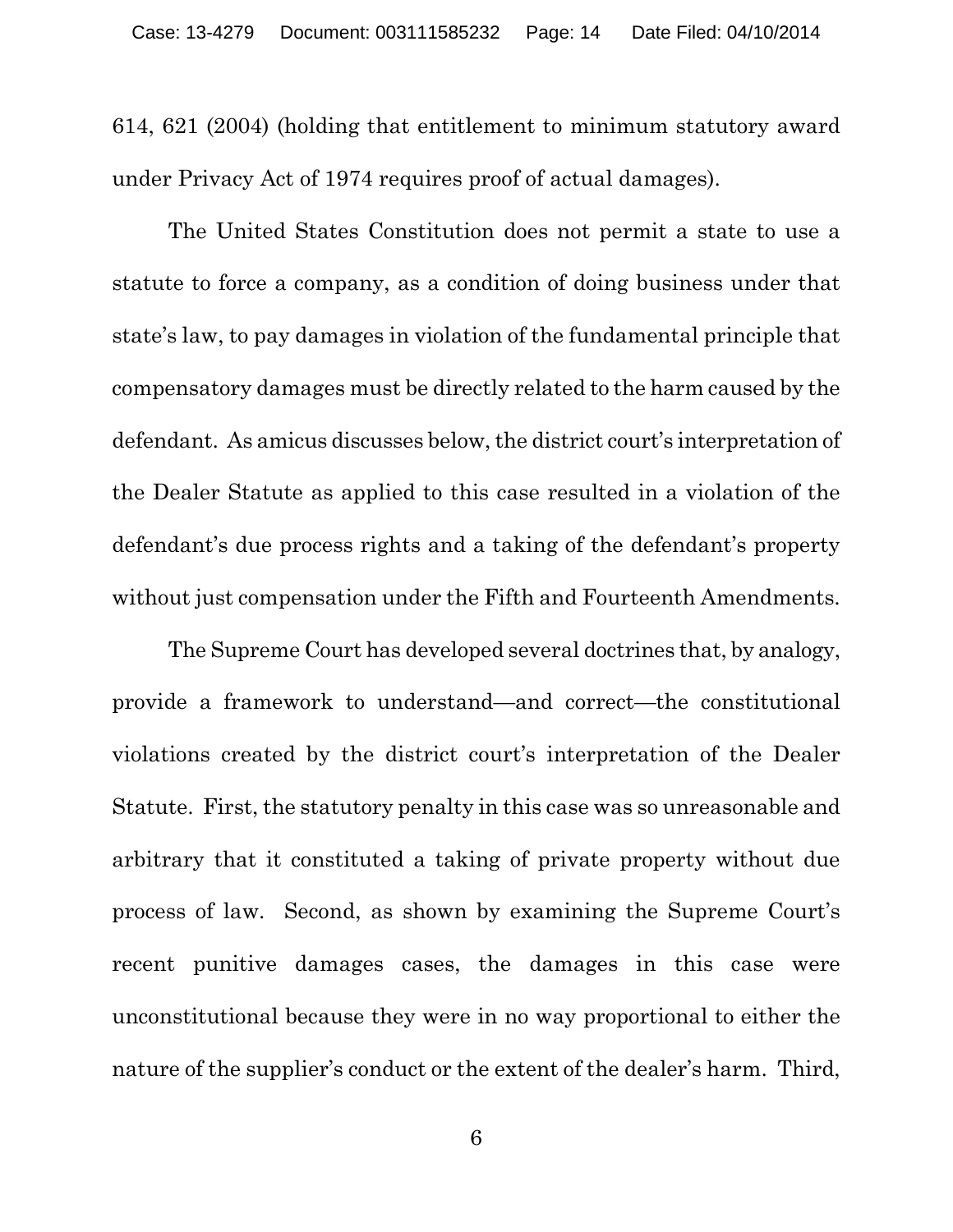the district court's order effected a taking without just compensation by conditioning doing business under Delaware law on exposure to liability for damages that lack any proportional relationship to the amount of the dealer's actual loss. Fourth, the order here could be considered a *per se* taking of the supplier's funds for a public use without compensation. Under any or all of these theories, the district court's order should be reversed.

#### <span id="page-14-1"></span><span id="page-14-0"></span>**ARGUMENT**

## **I. THE DEALER STATUTE AS APPLIED CREATES AN ARBITRARY TAKING OF PRIVATE PROPERTY WITHOUT DUE PROCESS OF LAW.**

## **A. The statute imposes a severe and oppressive penalty that is unreasonably disproportionate to the violation.**

For over a century, the Supreme Court has recognized that the Due Process Clause "places a limitation upon the power of the states to prescribe penalties for violations of their laws." *St. Louis, I. M. & S. Ry. Co. v. Williams*, [251 U.S. 63, 66](https://web2.westlaw.com/find/default.wl?cite=251+u.s.+63&referenceposition=66&referencepositiontype=s&rs=WLW12.07&vr=2.0&rp=%2ffind%2fdefault.wl&sv=Split&fn=_top&mt=Westlaw&clientid=USCA3) (1919); *see Coffey v. County of Harlan*, 204 [U.S. 659, 662-63](https://web2.westlaw.com/find/default.wl?cite=204+u.s.+659&referenceposition=662&referencepositiontype=s&rs=WLW12.07&vr=2.0&rp=%2ffind%2fdefault.wl&sv=Split&fn=_top&mt=Westlaw&clientid=USCA3) (1907). Although courts will afford states broad latitude to set statutory penalties, statutes violate the Due Process Clause "where the penalty prescribed is so severe and oppressive as to be wholly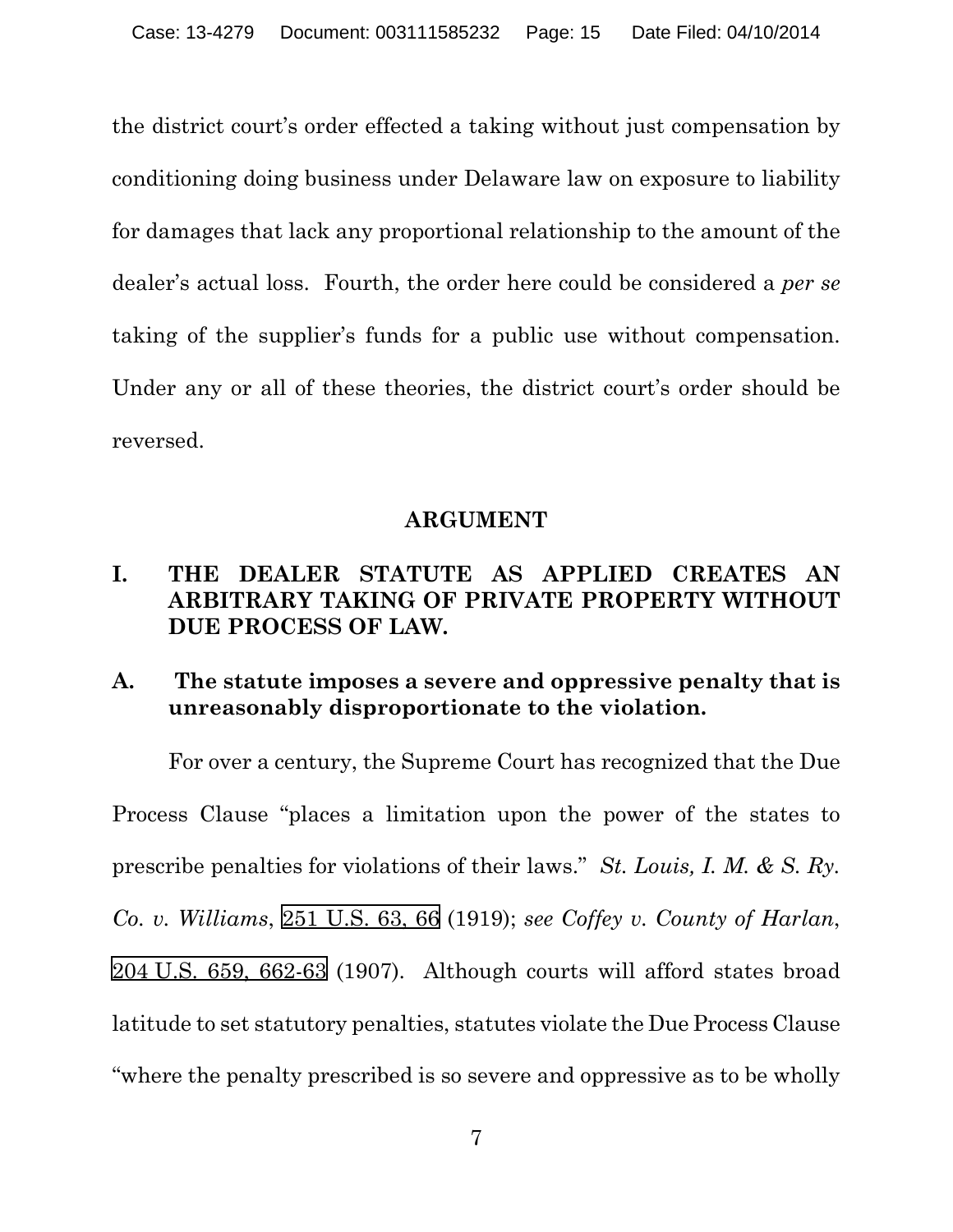<span id="page-15-2"></span><span id="page-15-0"></span>disproportioned to the offense and obviously unreasonable." *Williams*, 251 [U.S. at 66-67](https://web2.westlaw.com/find/default.wl?cite=251+u.s.+63&referenceposition=66&referencepositiontype=s&rs=WLW12.07&vr=2.0&rp=%2ffind%2fdefault.wl&sv=Split&fn=_top&mt=Westlaw&clientid=USCA3); *see Browning-Ferris Indus. of Vt., Inc. v. Kelco Disposal, Inc.*, [492 U.S. 257, 276](https://web2.westlaw.com/find/default.wl?cite=492+u.s.+257&referenceposition=276&referencepositiontype=s&rs=WLW12.07&vr=2.0&rp=%2ffind%2fdefault.wl&sv=Split&fn=_top&mt=Westlaw&clientid=USCA3) (1989) ("There is some authority in our opinions for the view that the Due Process Clause places outer limits on the size of a civil damages award made pursuant to a statutory scheme.").

<span id="page-15-1"></span>Even where a statutory provision is not unconstitutional on its face, it may be unconstitutional as applied if the award prescribed by the statute is severe and oppressive enough in a particular circumstance. *See Capitol Records, Inc. v. Thomas-Rasset*, [692 F.3d 899, 909-10](https://web2.westlaw.com/find/default.wl?cite=692+f.3d+899&referenceposition=909&referencepositiontype=s&rs=WLW12.07&vr=2.0&rp=%2ffind%2fdefault.wl&sv=Split&fn=_top&mt=Westlaw&clientid=USCA3) (8th Cir. 2012) (holding that statutory damages under Copyright Act provisions are not unconstitutional in all cases, but acknowledging that if the damages were high enough, they might offend due process because "[t]he absolute amount of the award" is relevant to the inquiry).

<span id="page-15-3"></span>Similarly, the Due Process Clause prohibits a state from applying a statute that appears reasonable on its face if the state applies the statute in a *manner* that is "plainly arbitrary and oppressive." *Sw. Tel. & Tel. Co. v. Danaher*, [238 U.S. 482, 490-91](https://web2.westlaw.com/find/default.wl?cite=238+u.s.+482&referenceposition=490&referencepositiontype=s&rs=WLW12.07&vr=2.0&rp=%2ffind%2fdefault.wl&sv=Split&fn=_top&mt=Westlaw&clientid=USCA3) (1915) (where state law authorized penalty of \$100 per day for telephone companies that discriminate in supplying service, state court violated due process by applying law to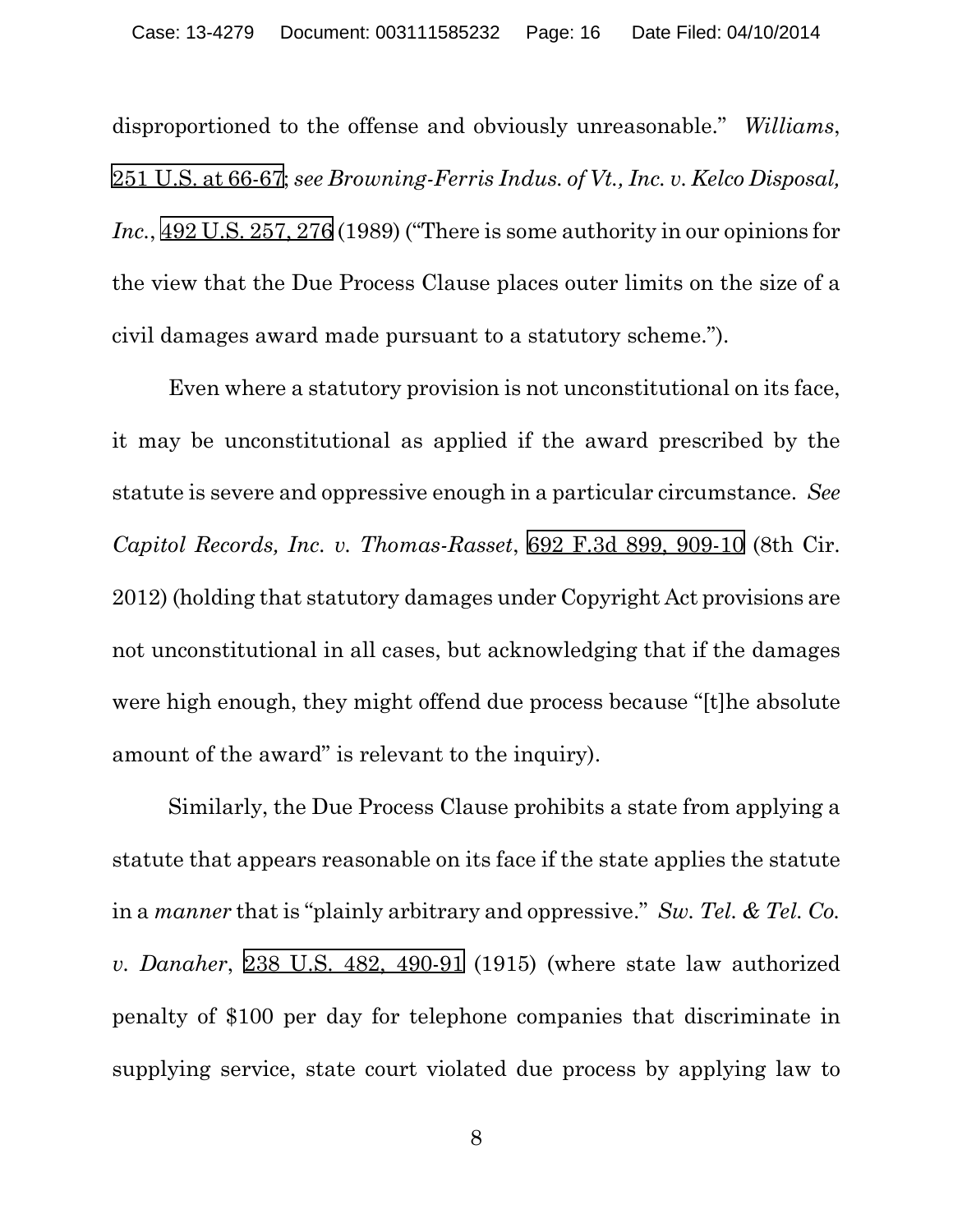impose fines on company for unreasonable service conduct that did not discriminate).

Here, the district court's interpretation of the Dealer Statute required the supplier to pay what amounts to a statutory penalty directly to the dealer as "damages" for the termination of the distribution agreement without any regard for the amount of the dealer's actual economic loss, if any. The result is the imposition of a disproportionate and obviously unreasonable penalty of over \$4 million despite that the dealer claimed it suffered only \$1 million in damages.

<span id="page-16-1"></span><span id="page-16-0"></span>As applied by the district court, the statute is also arbitrary and oppressive because it purports to impose damages approximating a payment to "repurchase" the dealer's inventory, even though in this case the dealer is unable to return the inventory to the supplier. In short, the Dealer Statute as interpreted and applied is unconstitutional because it "depart[s] from the fundamental principles of justice embraced in the recognized conception of due process of law." *Sw. Tel. & Tel. Co.*, [238 U.S.](https://web2.westlaw.com/find/default.wl?cite=238+u.s.+482&referenceposition=490&referencepositiontype=s&rs=WLW12.07&vr=2.0&rp=%2ffind%2fdefault.wl&sv=Split&fn=_top&mt=Westlaw&clientid=USCA3) [at 490;](https://web2.westlaw.com/find/default.wl?cite=238+u.s.+482&referenceposition=490&referencepositiontype=s&rs=WLW12.07&vr=2.0&rp=%2ffind%2fdefault.wl&sv=Split&fn=_top&mt=Westlaw&clientid=USCA3) *see Williams*, [251 U.S. at 66.](https://web2.westlaw.com/find/default.wl?cite=251+u.s.+63&referenceposition=66&referencepositiontype=s&rs=WLW12.07&vr=2.0&rp=%2ffind%2fdefault.wl&sv=Split&fn=_top&mt=Westlaw&clientid=USCA3)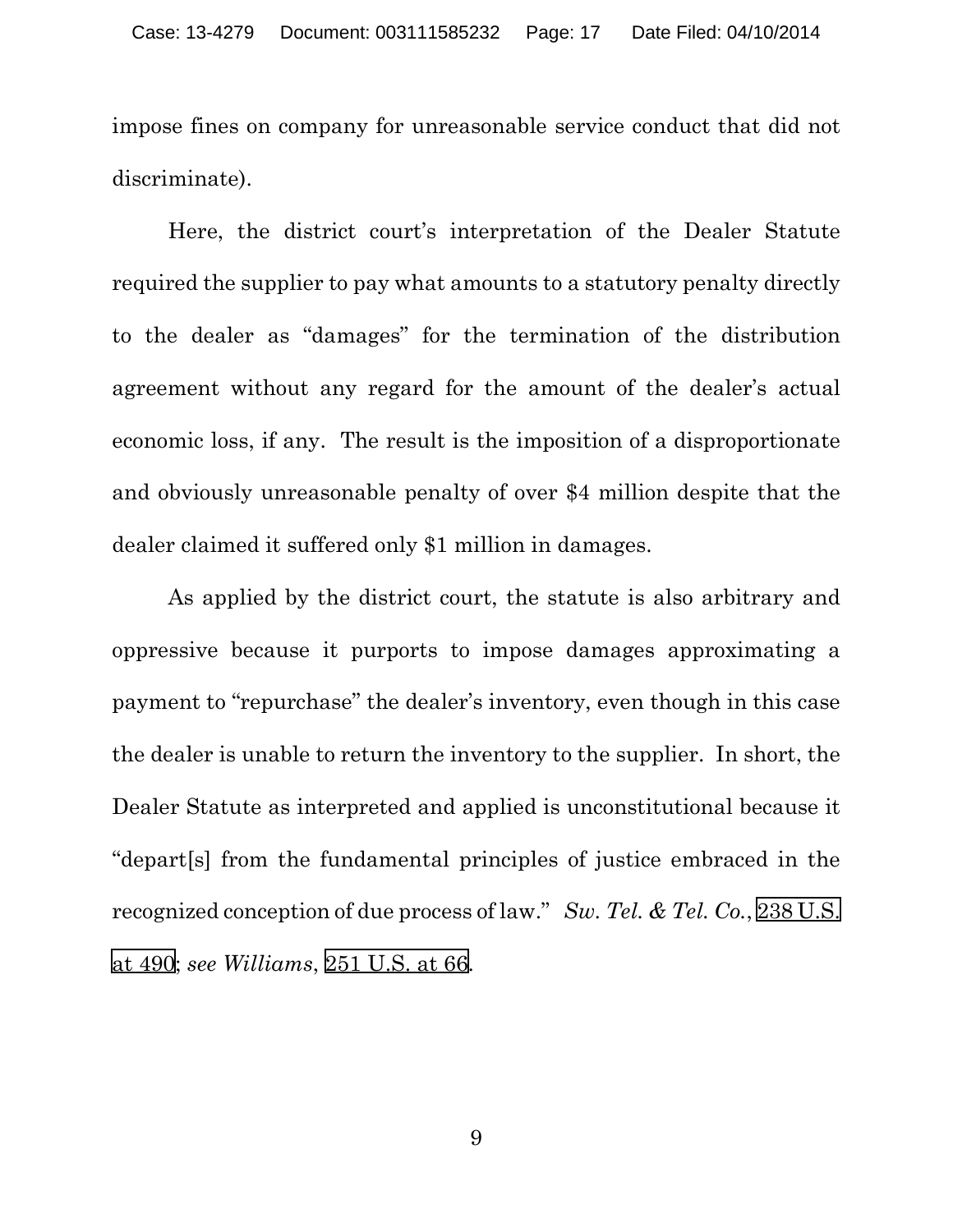## **B. The damages award is unconstitutional because, just as with punitive damages, a statutory penalty violates due process if it lacks any proportional relationship with the nature of the defendant's conduct and the plaintiff's actual harm.**

<span id="page-17-1"></span>In *Campbell*, the Supreme Court explained in the context of punitive damages awards that the Due Process Clause prohibits the imposition of grossly excessive or arbitrary punishments. [538 U.S. at 416](https://web2.westlaw.com/find/default.wl?cite=538+u.s.+408&referenceposition=416&referencepositiontype=s&rs=WLW12.07&vr=2.0&rp=%2ffind%2fdefault.wl&sv=Split&fn=_top&mt=Westlaw&clientid=USCA3) (citing *Cooper Indus., Inc. v. Leatherman Tool Grp., Inc.*, [532 U.S. 424, 433](https://web2.westlaw.com/find/default.wl?cite=532+u.s.+424&referenceposition=433&referencepositiontype=s&rs=WLW12.07&vr=2.0&rp=%2ffind%2fdefault.wl&sv=Split&fn=_top&mt=Westlaw&clientid=USCA3) (2001)). "To the extent an award is grossly excessive, it furthers no legitimate purpose and constitutes an arbitrary deprivation of property." *Id*. at 417. Moreover, in the context of punitive damages, the Due Process Clause requires that "[t]he precise award in any case, of course, must be based upon the facts and circumstances of the defendant's conduct and the harm to the plaintiff." *Id*. at 425; *see also BMW of N. Am., Inc. v. Gore*, [517 U.S.](https://web2.westlaw.com/find/default.wl?cite=517+u.s.++559&referenceposition=574&referencepositiontype=s&rs=WLW12.07&vr=2.0&rp=%2ffind%2fdefault.wl&sv=Split&fn=_top&mt=Westlaw&clientid=USCA3)  [559, 574-75](https://web2.westlaw.com/find/default.wl?cite=517+u.s.++559&referenceposition=574&referencepositiontype=s&rs=WLW12.07&vr=2.0&rp=%2ffind%2fdefault.wl&sv=Split&fn=_top&mt=Westlaw&clientid=USCA3) (1996).

<span id="page-17-2"></span><span id="page-17-0"></span>Several circuits generally acknowledge that although the Supreme Court has yet to formally apply the *Gore/Campbell* punitive damages analysis to statutory damages, that analysis appears instructive in evaluating statutory damage awards. As the Second Circuit cautioned in *Parker v. Time Warner Entertainment Co.*, [331 F.3d 13, 22](https://web2.westlaw.com/find/default.wl?cite=331+f.3d+13&referenceposition=22&referencepositiontype=s&rs=WLW12.07&vr=2.0&rp=%2ffind%2fdefault.wl&sv=Split&fn=_top&mt=Westlaw&clientid=USCA3) (2d Cir. 2003), where statutory damages are "so far beyond the actual damages suffered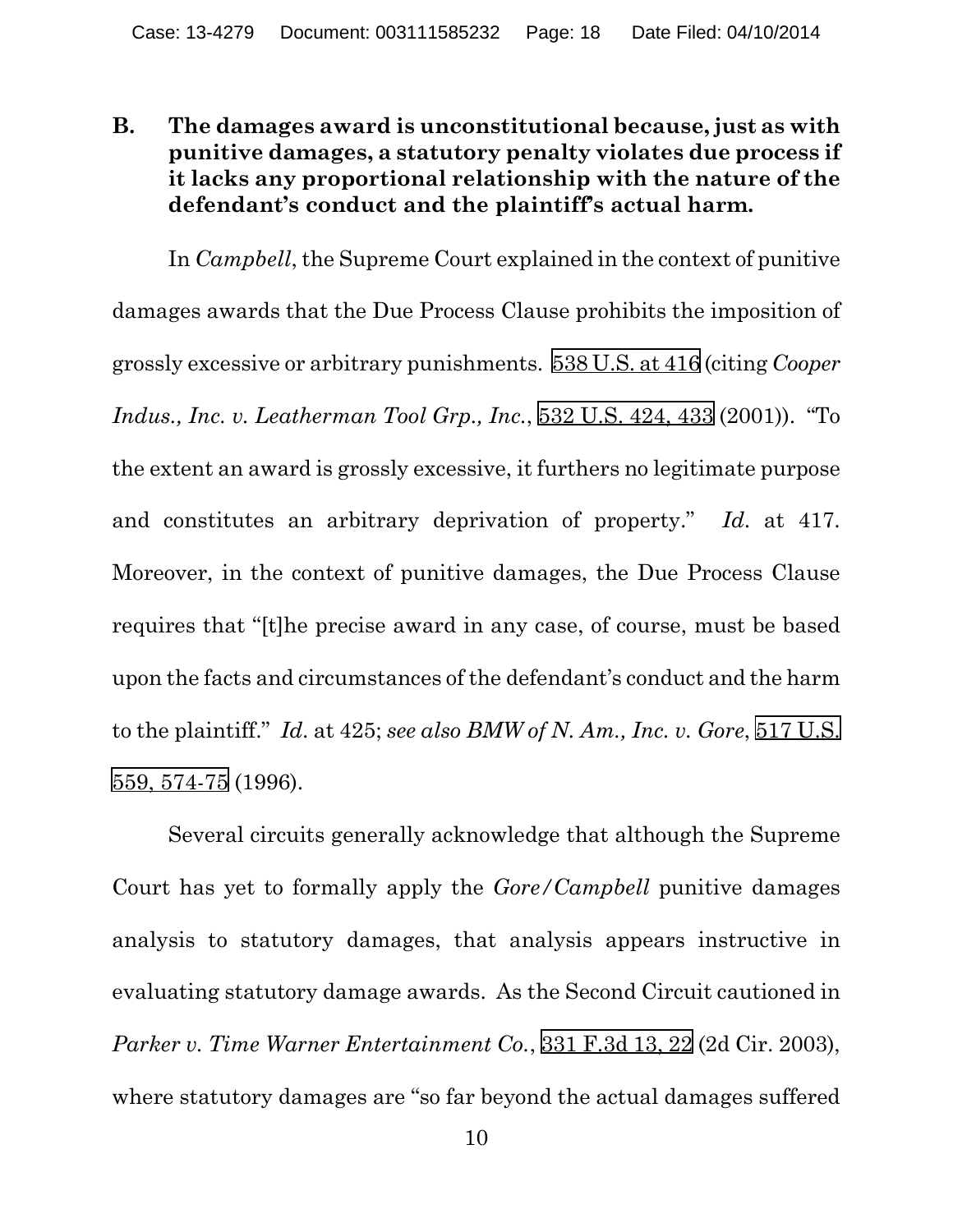<span id="page-18-1"></span><span id="page-18-0"></span>that the statutory damages come to resemble punitive damages—yet ones that are awarded as a matter of strict liability, rather than for the egregious conduct typically necessary to support a punitive damages award," *Gore/Campbell* suggests a due process violation. *See also Capitol Records*, [692 F.3d at 907-08](https://web2.westlaw.com/find/default.wl?cite=692+f.3d+899&referenceposition=907&referencepositiontype=s&rs=WLW12.07&vr=2.0&rp=%2ffind%2fdefault.wl&sv=Split&fn=_top&mt=Westlaw&clientid=USCA3) (considering but declining to apply *Gore/Campbell* to Copyright Act statutory damages); *Sony BMG Music Entm't v. Tenenbaum*, [660 F.3d 487, 512-13](https://web2.westlaw.com/find/default.wl?cite=660+f.3d+487&referenceposition=512&referencepositiontype=s&rs=WLW12.07&vr=2.0&rp=%2ffind%2fdefault.wl&sv=Split&fn=_top&mt=Westlaw&clientid=USCA3) (1st Cir. 2011) (discussing the "many questions" about applying *Gore/Campbell* to Copyright Act damages); *Zomba Enters., Inc. v. Panorama Records, Inc.*, [491 F.3d 574,](https://web2.westlaw.com/find/default.wl?cite=491+f.3d+574&referenceposition=586&referencepositiontype=s&rs=WLW12.07&vr=2.0&rp=%2ffind%2fdefault.wl&sv=Split&fn=_top&mt=Westlaw&clientid=USCA3) [586-88](https://web2.westlaw.com/find/default.wl?cite=491+f.3d+574&referenceposition=586&referencepositiontype=s&rs=WLW12.07&vr=2.0&rp=%2ffind%2fdefault.wl&sv=Split&fn=_top&mt=Westlaw&clientid=USCA3) (6th Cir. 2007) (considering whether to apply *Gore/Campbell* to Copyright Act damages). The *Gore/Campbell* analysis intuitively provides a useful framework to ensure the constitutional guarantee that a statutory damages award is proportional to "the defendant's conduct and the harm to the plaintiff." *Campbell*, [538 U.S. at 425](https://web2.westlaw.com/find/default.wl?cite=538+u.s.+408&referenceposition=425&referencepositiontype=s&rs=WLW12.07&vr=2.0&rp=%2ffind%2fdefault.wl&sv=Split&fn=_top&mt=Westlaw&clientid=USCA3).

<span id="page-18-2"></span>Here, the district court's interpretation of the Dealer Statute disregards outright the *Gore/Campbell* basic proportionality requirement because it does not even *require* the plaintiff to prove any economic loss to recover. Rather, the district court found that the Dealer Statute automatically imposes damages in the amount of 100 percent of the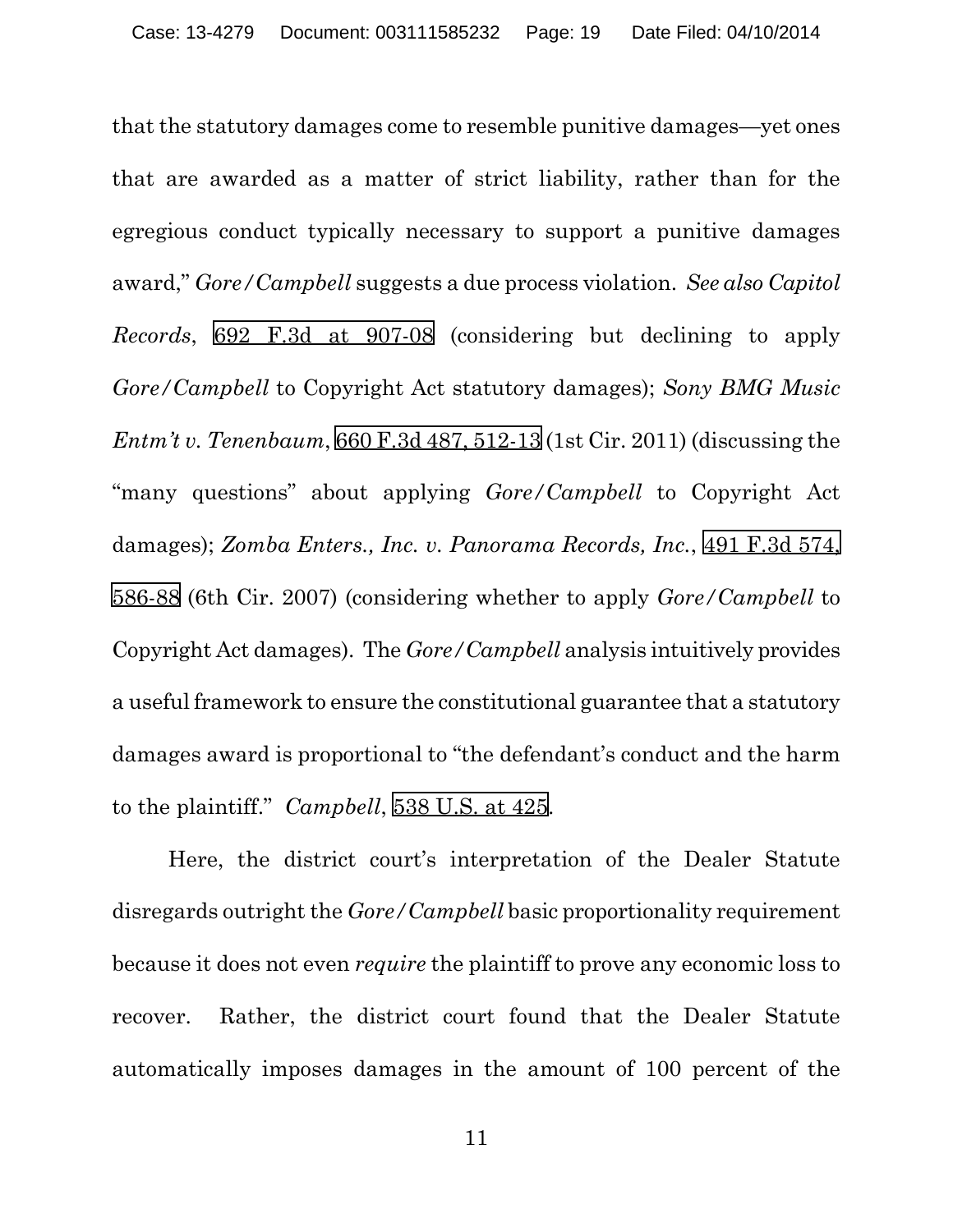"current net value" of all equipment, without regard to whether the plaintiff suffered any harm at all.

The district court's interpretation of the Dealer Statute also results in unconstitutionally excessive damages by analogy to the *Gore/Campbell* "guideposts" for assessing a punitive damages award. "In determining whether a punitive damages award comports with due process, courts must 'consider three guideposts: (1) the degree of reprehensibility of the defendant's misconduct; (2) the disparity between the actual or potential harm suffered by the plaintiff and the punitive damages award; and (3) the difference between the punitive damages awarded by the jury and the civil penalties authorized or imposed in comparable cases.'" *CGB Occupational Therapy, Inc. v. RHA Health Servs., Inc.*, [499 F.3d 184, 188-](https://web2.westlaw.com/find/default.wl?cite=499+f.3d+184&referenceposition=188&referencepositiontype=s&rs=WLW12.07&vr=2.0&rp=%2ffind%2fdefault.wl&sv=Split&fn=_top&mt=Westlaw&clientid=USCA3) [89](https://web2.westlaw.com/find/default.wl?cite=499+f.3d+184&referenceposition=188&referencepositiontype=s&rs=WLW12.07&vr=2.0&rp=%2ffind%2fdefault.wl&sv=Split&fn=_top&mt=Westlaw&clientid=USCA3) (3d Cir. 2007) (quoting *Campbell*, [538 U.S. at 418](https://web2.westlaw.com/find/default.wl?cite=538+u.s.+408&referenceposition=418&referencepositiontype=s&rs=WLW12.07&vr=2.0&rp=%2ffind%2fdefault.wl&sv=Split&fn=_top&mt=Westlaw&clientid=USCA3)).

<span id="page-19-0"></span>The degree of reprehensibility is the most important factor to consider. *Id*. at 190. To evaluate reprehensibility, the court "must consider whether: '[1] the harm caused was physical as opposed to economic; [2] the tortious conduct evinced an indifference to or reckless disregard of the health or safety of others; [3] the target of the conduct had financial vulnerability; [4] the conduct involved repeated actions or was an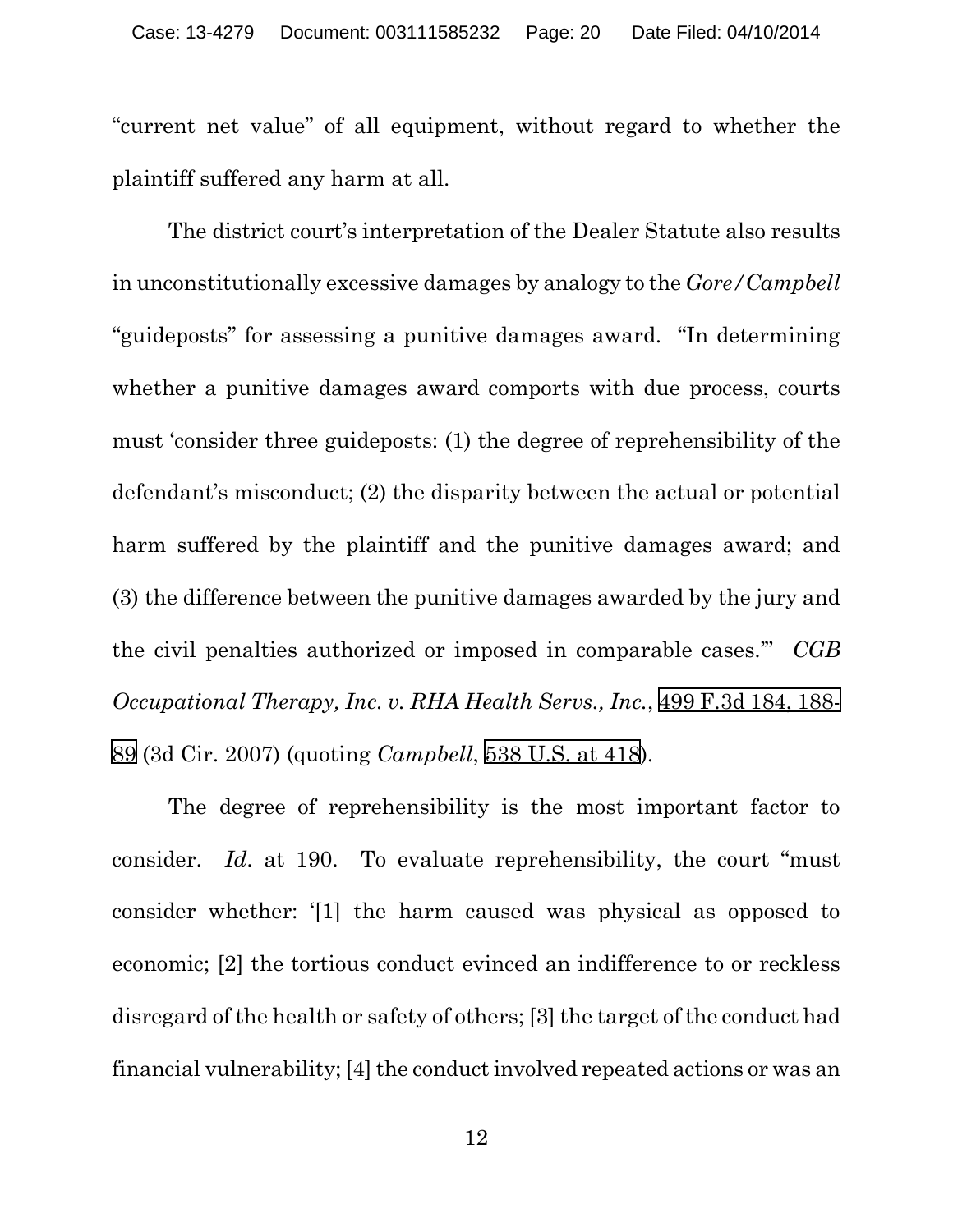<span id="page-20-0"></span>isolated incident; and [5] the harm was the result of intentional malice, trickery, or deceit, or mere accident.'" *Id*. (quoting *Campbell*, [538 U.S. at](https://web2.westlaw.com/find/default.wl?cite=538+u.s.+408&referenceposition=419&referencepositiontype=s&rs=WLW12.07&vr=2.0&rp=%2ffind%2fdefault.wl&sv=Split&fn=_top&mt=Westlaw&clientid=USCA3)  [419](https://web2.westlaw.com/find/default.wl?cite=538+u.s.+408&referenceposition=419&referencepositiontype=s&rs=WLW12.07&vr=2.0&rp=%2ffind%2fdefault.wl&sv=Split&fn=_top&mt=Westlaw&clientid=USCA3)). In this case, four of the five factors indisputably show the supplier acted with no reprehensibility: the harm caused was solely economic, there was no indifference to health or safety, the conduct was an isolated incident arising from a single contract termination, and there was no evidence that the supplier acted with malice. The dealer has argued that it was in a position of financial vulnerability—a questionable premise given that the dealer was a company involved in an arms-length business transaction—but even taking the dealer at its word, this means only one out of five factors arguably indicate any reprehensibility in the defendant's conduct.

"'The second and perhaps most commonly cited indicium of an unreasonable or excessive punitive damages award is its ratio to the actual harm inflicted on the plaintiff.'" *Id*. at 192. The Supreme Court has been reluctant to set a concrete limit on the constitutional ratio. *Id*. "It has cautioned, however, that 'in practice, few awards exceeding a single-digit ratio between punitive and compensatory damages, to a significant degree, will satisfy due process.'" *Id*. (quoting *Campbell*, [538 U.S. at 425\)](https://web2.westlaw.com/find/default.wl?cite=538+u.s.+408&referenceposition=425&referencepositiontype=s&rs=WLW12.07&vr=2.0&rp=%2ffind%2fdefault.wl&sv=Split&fn=_top&mt=Westlaw&clientid=USCA3). In fact,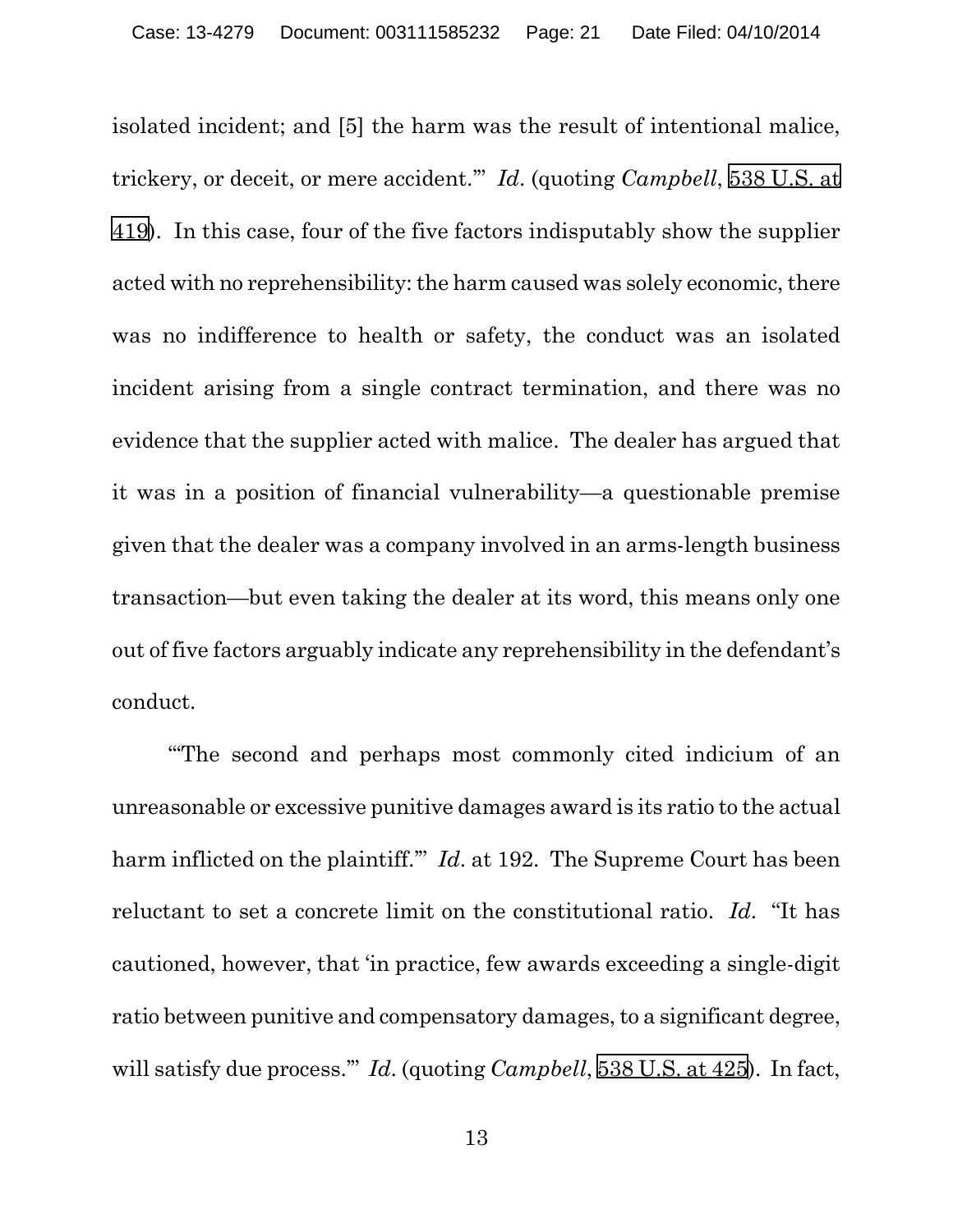"[w]hen compensatory damages are substantial, then a lesser ratio, perhaps only equal to compensatory damages, can reach the outermost limit of the due process guarantee." *Campbell*, [538 U.S. at 425](https://web2.westlaw.com/find/default.wl?cite=538+u.s.+408&referenceposition=425&referencepositiontype=s&rs=WLW12.07&vr=2.0&rp=%2ffind%2fdefault.wl&sv=Split&fn=_top&mt=Westlaw&clientid=USCA3). Here, the court entered a judgment against the supplier in excess of \$4 million, while the dealer has admitted it suffered at most approximately only \$1 million in actual economic loss (the amount it paid to settle its debts with the equipment financer). This 4-to-1 ratio of statutory damages to actual damages—imposed as a matter of strict liability regardless of the nature of the defendant's conduct—falls outside any reasonable measure of constitutional proportionality. *See CGB Occupational Therapy,* [499 F.3d](https://web2.westlaw.com/find/default.wl?cite=499+f.3d+184&referenceposition=193&referencepositiontype=s&rs=WLW12.07&vr=2.0&rp=%2ffind%2fdefault.wl&sv=Split&fn=_top&mt=Westlaw&clientid=USCA3)  [at 193.](https://web2.westlaw.com/find/default.wl?cite=499+f.3d+184&referenceposition=193&referencepositiontype=s&rs=WLW12.07&vr=2.0&rp=%2ffind%2fdefault.wl&sv=Split&fn=_top&mt=Westlaw&clientid=USCA3)

<span id="page-21-3"></span><span id="page-21-2"></span><span id="page-21-1"></span><span id="page-21-0"></span>The third *Gore/Campbell* guidepost considers the difference between the damages awarded in this case and "'civil penalties authorized or imposed in comparable cases.'" *Id*. at 189. Tellingly, like Delaware's statute, other states' versions of the Dealer Statute do *not* require the repurchase of used, damaged, or incomplete equipment, and generally require the dealer to *return the equipment* as a precondition to the supplier's obligation to repurchase. *See, e.g.*, [Kan. Stat. Ann. § 16-](https://web2.westlaw.com/find/default.wl?cite=null&rs=WLW12.07&vr=2.0&rp=%2ffind%2fdefault.wl&sv=Split&fn=_top&mt=Westlaw&clientid=USCA3) [1003\(a\)\(6\);](https://web2.westlaw.com/find/default.wl?cite=null&rs=WLW12.07&vr=2.0&rp=%2ffind%2fdefault.wl&sv=Split&fn=_top&mt=Westlaw&clientid=USCA3) Md. Code Ann., Com. Law § 19-203(8); N.Y. Gen. Bus. Law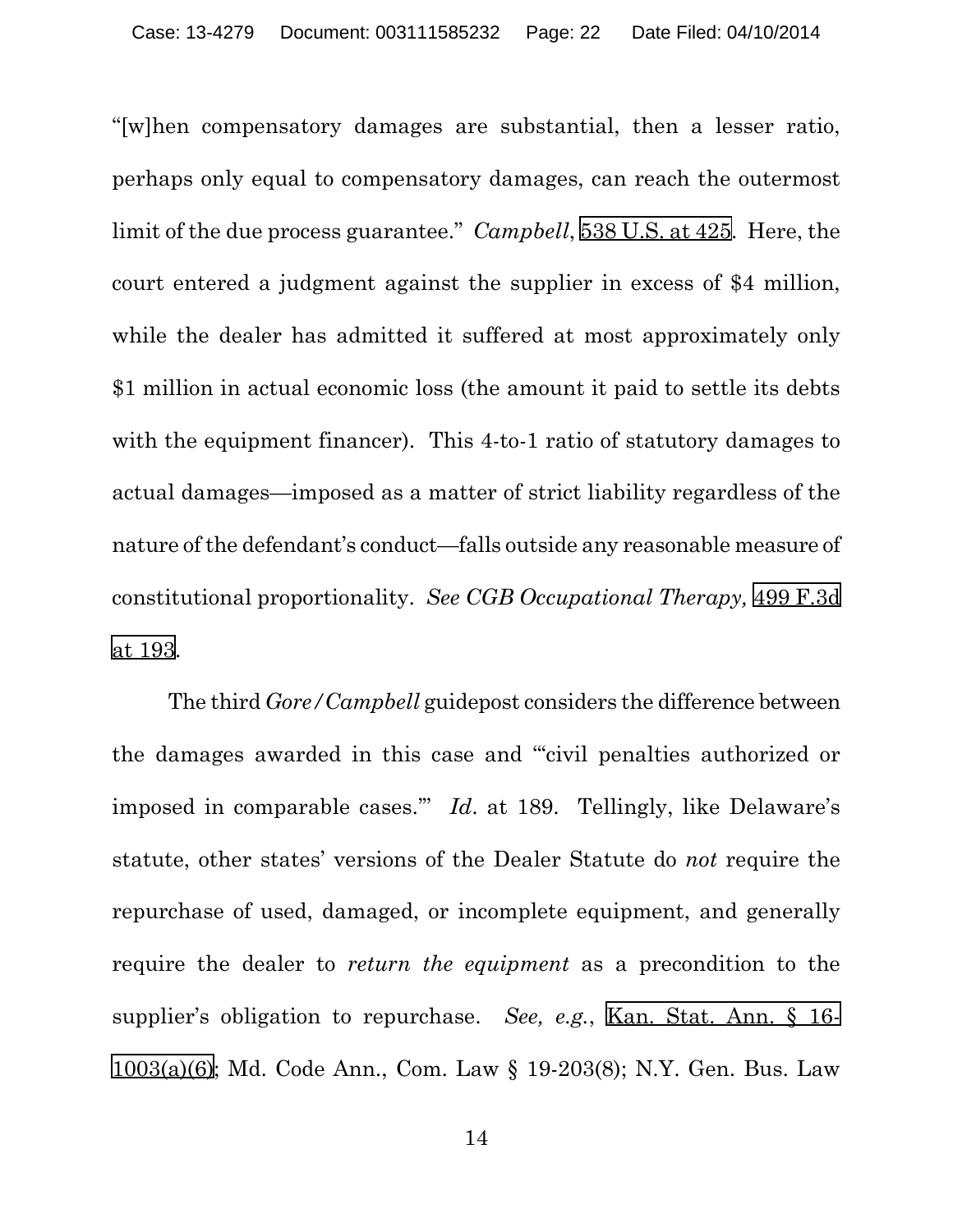<span id="page-22-4"></span><span id="page-22-3"></span><span id="page-22-2"></span><span id="page-22-1"></span><span id="page-22-0"></span>§ 696-f(4)(f); N.C. Gen. Stat. § 66-184; *Kaisershot v. Gamble-Skogmo, Inc.*, 96 N.W.2d [666, 670-71](https://web2.westlaw.com/find/default.wl?cite=96+n.w.2d+666&referenceposition=670&referencepositiontype=s&rs=WLW12.07&vr=2.0&rp=%2ffind%2fdefault.wl&sv=Split&fn=_top&mt=Westlaw&clientid=USCA3) (N.D. 1959) (interpreting North Dakota dealer statute, holding that supplier was not required to pay statutory price to repurchase inventory after dealer sold off inventory at reduced price to mitigate its potential loss); *D & B Enters. of Winona, Inc. v. Kawasaki Motors Corp., U.S.A.*, [792 F. Supp. 653, 654-55](https://web2.westlaw.com/find/default.wl?cite=792+f.+supp.+653&referenceposition=654&referencepositiontype=s&rs=WLW12.07&vr=2.0&rp=%2ffind%2fdefault.wl&sv=Split&fn=_top&mt=Westlaw&clientid=USCA3) (D. Minn. 1992) (holding that Minnesota dealer statute repurchasing provisions must be interpreted so as to compensate dealer only for actual lost economic investment and not to ensure a dealer windfall); *Town & Country Equip., Inc. v. Massey-Ferguson, Inc.*, [808 F. Supp. 779, 781](https://web2.westlaw.com/find/default.wl?cite=808+f.+supp.+779&referenceposition=781&referencepositiontype=s&rs=WLW12.07&vr=2.0&rp=%2ffind%2fdefault.wl&sv=Split&fn=_top&mt=Westlaw&clientid=USCA3) (D. Kan. 1992) (holding that Kansas dealer statute does not require supplier to repurchase inventory if the dealer already sold off the inventory at a reduced price to mitigate damages, because otherwise "wholesalers would be subject to the obligation of the repurchase statute without assurance of receiving the corresponding benefit"); *Interstate Equip. Co. v. ESCO Corp.*, Civil Action No. 5:11CV51-RLV, [2012 WL 5183605,](https://web2.westlaw.com/find/default.wl?cite=2012+wl+5183605&referenceposition=5183605&referencepositiontype=s&rs=WLW12.07&vr=2.0&rp=%2ffind%2fdefault.wl&sv=Split&fn=_top&mt=Westlaw&clientid=USCA3) at \*5-7 (W.D.N.C. Oct. 18, 2012) (interpreting North Carolina statute). Thus, the award here differs significantly from comparable awards under similar statutes in other states. The district court's order requires the supplier to pay for the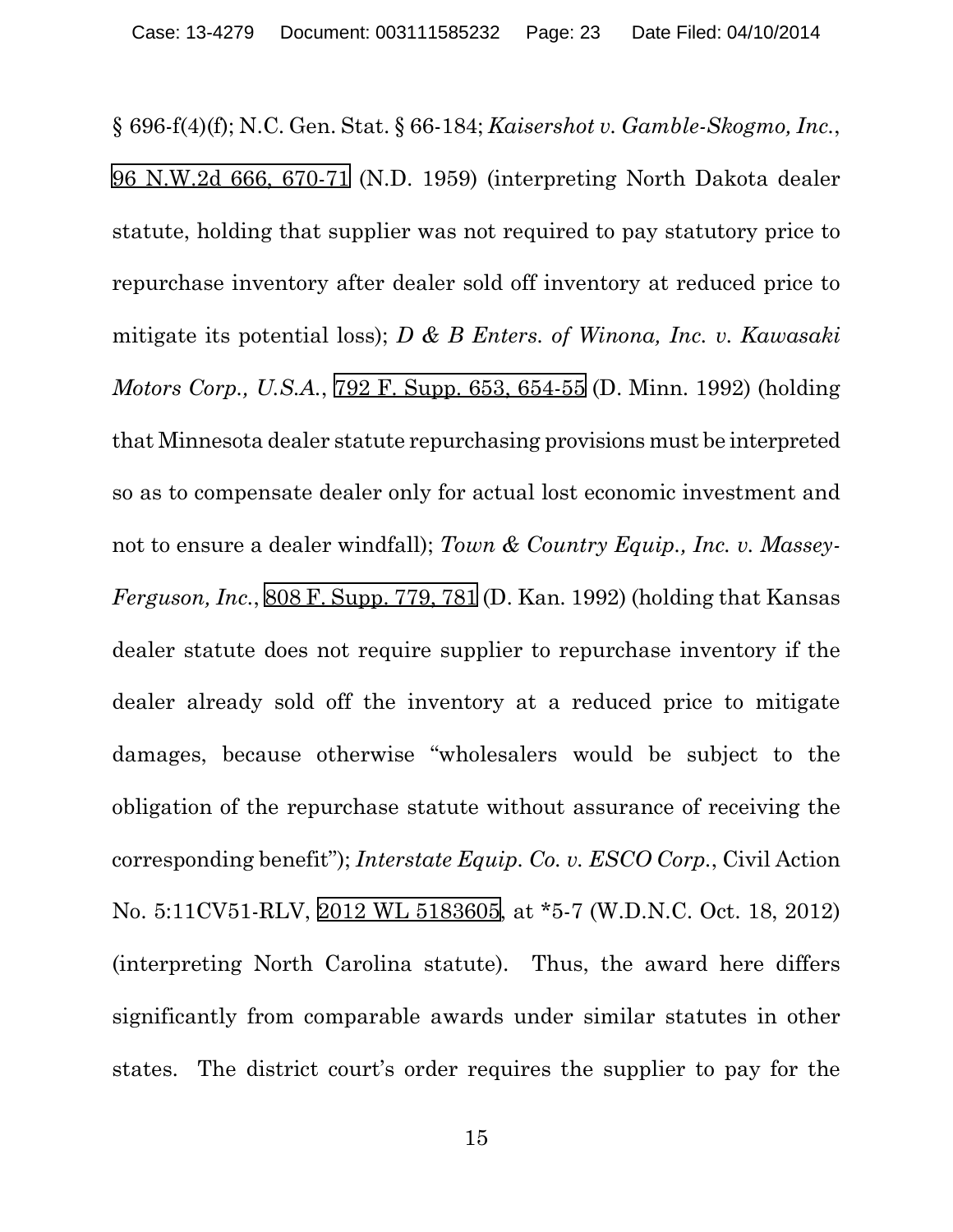repurchase of all equipment, regardless of condition or prior use by the dealer, at the current net price, and requires this "repurchase" even though the dealer will not return the equipment to the supplier.

In sum, the *Gore/Campbell* framework shows that the district court's interpretation of the Dealer Statute has resulted here in an unconstitutionally excessive award that bears no relation to either the defendant's conduct *or* the plaintiff's actual economic loss.

#### **C. The statute creates the equivalent of a confiscatory rate.**

<span id="page-23-2"></span><span id="page-23-1"></span><span id="page-23-0"></span>Another relevant framework for assessing the troubling constitutional implications of the district court's order is the Supreme Court case law holding states may not impose confiscatory rates on utilities and other public companies. "The guiding principle has been that the Constitution protects utilities from being limited to a charge for their property serving the public which is so 'unjust' as to be confiscatory." *Duquesne Light Co. v. Barasch*, [488 U.S. 299, 307](https://web2.westlaw.com/find/default.wl?cite=488+u.s.+299&referenceposition=307&referencepositiontype=s&rs=WLW12.07&vr=2.0&rp=%2ffind%2fdefault.wl&sv=Split&fn=_top&mt=Westlaw&clientid=USCA3) (1989). The Court has been consistent for over one hundred years that a "confiscatory" rate is unconstitutional. *FCC v. Fla. Power Corp.*, [480 U.S. 245, 253](https://web2.westlaw.com/find/default.wl?cite=480+u.s.+245&referenceposition=253&referencepositiontype=s&rs=WLW12.07&vr=2.0&rp=%2ffind%2fdefault.wl&sv=Split&fn=_top&mt=Westlaw&clientid=USCA3) (1987); *see, e.g.*, *Verizon Commc'ns, Inc. v. FCC*, [535 U.S. 467, 479-89](https://web2.westlaw.com/find/default.wl?cite=535++u.s.++467&referenceposition=479&referencepositiontype=s&rs=WLW12.07&vr=2.0&rp=%2ffind%2fdefault.wl&sv=Split&fn=_top&mt=Westlaw&clientid=USCA3) (2002) (discussing history); *Duquesne Light Co.*, [488 U.S. at 307](https://web2.westlaw.com/find/default.wl?cite=488+u.s.+299&referenceposition=307&referencepositiontype=s&rs=WLW12.07&vr=2.0&rp=%2ffind%2fdefault.wl&sv=Split&fn=_top&mt=Westlaw&clientid=USCA3) ("confiscatory");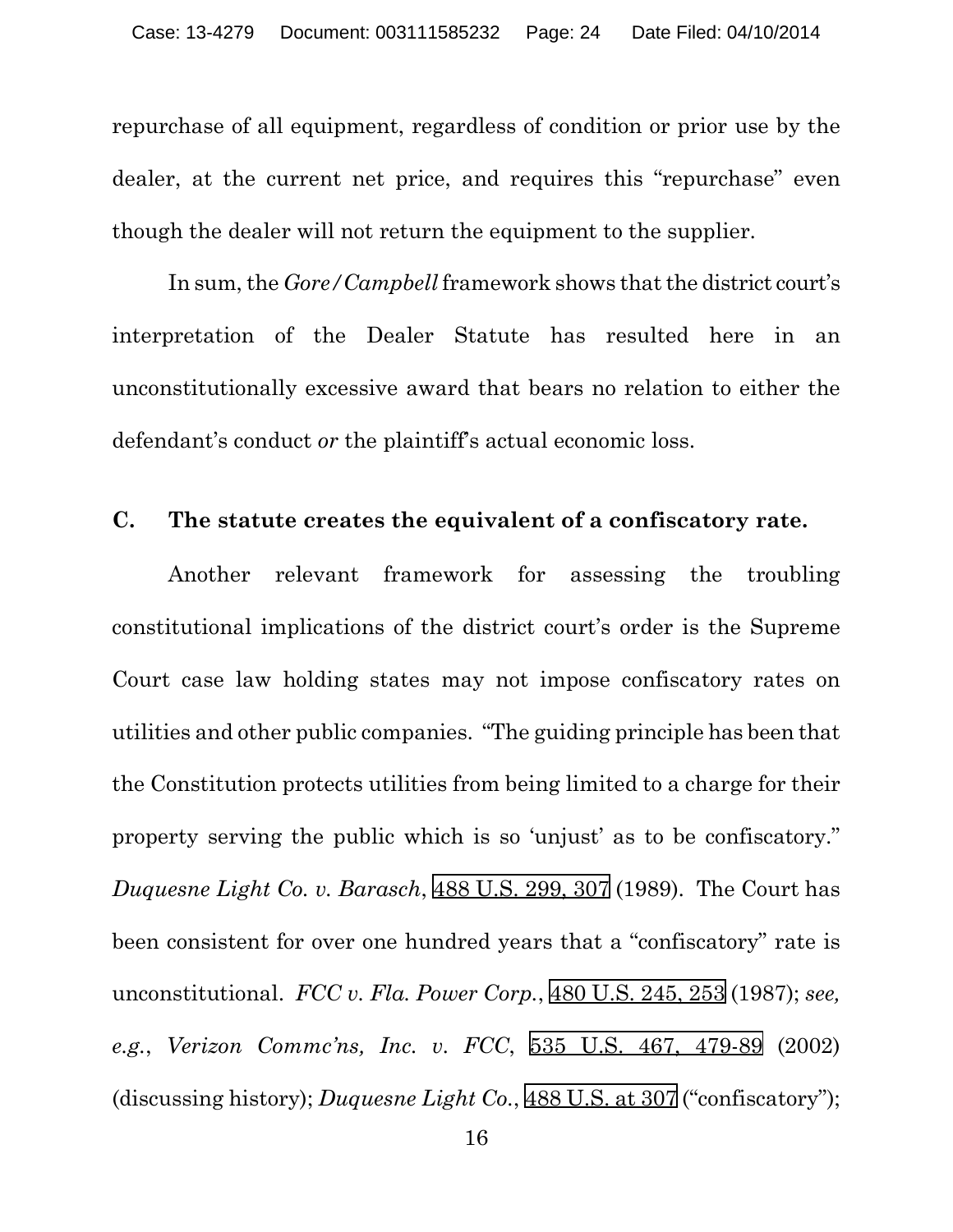<span id="page-24-3"></span><span id="page-24-1"></span>*West v. Chesapeake & Potomac Tel. Co. of Balt. City*, [295 U.S. 662, 675](https://web2.westlaw.com/find/default.wl?cite=295+u.s.+662&referenceposition=675&referencepositiontype=s&rs=WLW12.07&vr=2.0&rp=%2ffind%2fdefault.wl&sv=Split&fn=_top&mt=Westlaw&clientid=USCA3)  (1935) ("confiscation"); *see also Lehigh Valley R.R. Co. of N.J. v. Martin*, [100 F.2d 139, 144](https://web2.westlaw.com/find/default.wl?cite=100+f.2d+139&referenceposition=144&referencepositiontype=s&rs=WLW12.07&vr=2.0&rp=%2ffind%2fdefault.wl&sv=Split&fn=_top&mt=Westlaw&clientid=USCA3) (3d Cir. 1938) ("confiscation").

Although the supplier here is not a public utility, the principles underlying the Court's confiscatory rate-setting cases still apply: the Constitution puts limits on the way the state may regulate businesses so as to balance the public's need, on the one hand, for salutary access to goods and services, and a business's need, on the other hand, to earn a return on investment. *See Verizon*, [535 U.S. at 481.](https://web2.westlaw.com/find/default.wl?cite=535+u.s.+467&referenceposition=481&referencepositiontype=s&rs=WLW12.07&vr=2.0&rp=%2ffind%2fdefault.wl&sv=Split&fn=_top&mt=Westlaw&clientid=USCA3)

<span id="page-24-2"></span>To determine whether a rate is confiscatory, the court must consider the actual rate imposed in a given case, not the methodology prescribed by the statute that resulted in the rate—thus, a rate may be unconstitutionally confiscatory as applied even if the statutory rate-setting methodology is not on its face unreasonable. *See id*. at 524 ("[T]his Court has never considered a taking challenge on a ratesetting methodology without being presented with specific rate orders alleged to be confiscatory."); *Duquesne Light Co.*, [488 U.S. at 314](https://web2.westlaw.com/find/default.wl?cite=488+u.s.+299&referenceposition=314&referencepositiontype=s&rs=WLW12.07&vr=2.0&rp=%2ffind%2fdefault.wl&sv=Split&fn=_top&mt=Westlaw&clientid=USCA3) ("'It is not theory, but the impact of the rate order which counts.'").

<span id="page-24-0"></span>17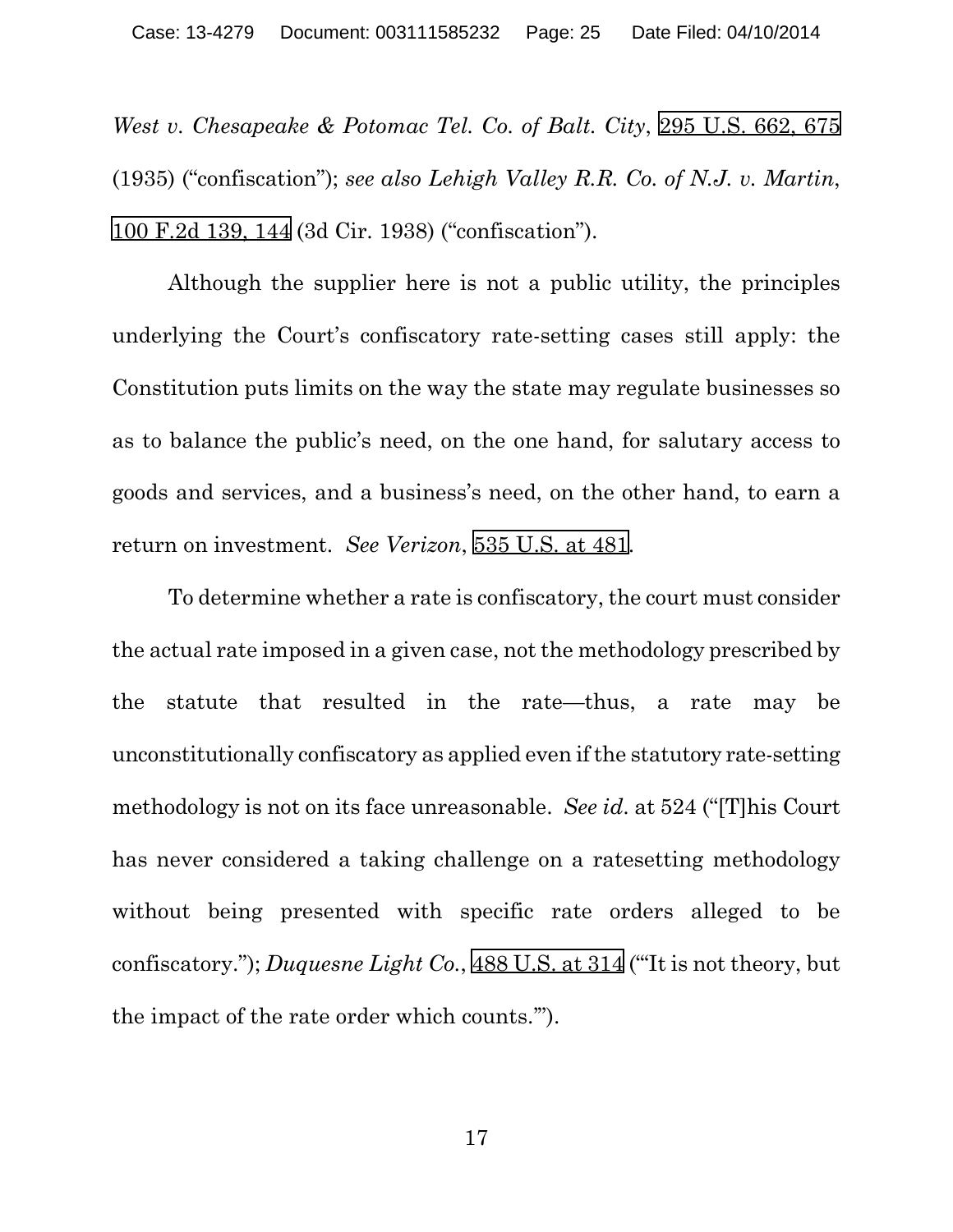Here, the court's interpretation of the Dealer Statute effectively resulted in a confiscatory rate imposed on the supplier as a condition of doing business under Delaware law. Although the Dealer Statute presumably endeavors to protect dealers from certain risks of financial exposure in the event they terminate a contract with a supplier, and thereby improve market conditions for dealers in the state, in this case the statute simply confiscated a significant amount of the supplier's property and gave it to the dealer. The supplier was ordered to pay a penalty in the amount of over \$4 million to "repurchase" inventory that the dealer can no longer return, regardless of the dealer's actual economic loss. The Constitution prohibits this confiscation of a supplier's return on investment.

#### **II. THE DISTRICT COURT'S INTERPRETATION OF THE DEALER STATUTE CREATES AN UNCONSTITUTIONAL TAKING WITHOUT JUST COMPENSATION.**

**A. As a condition of doing business in Delaware, the district court ordered an unconstitutional exaction of the supplier's property lacking any proportionality to the dealer's loss.**

"The Takings Clause of the Fifth Amendment of the United States Constitution, made applicable to the States through the Fourteenth Amendment . . . provides: '[N]or shall private property be taken for public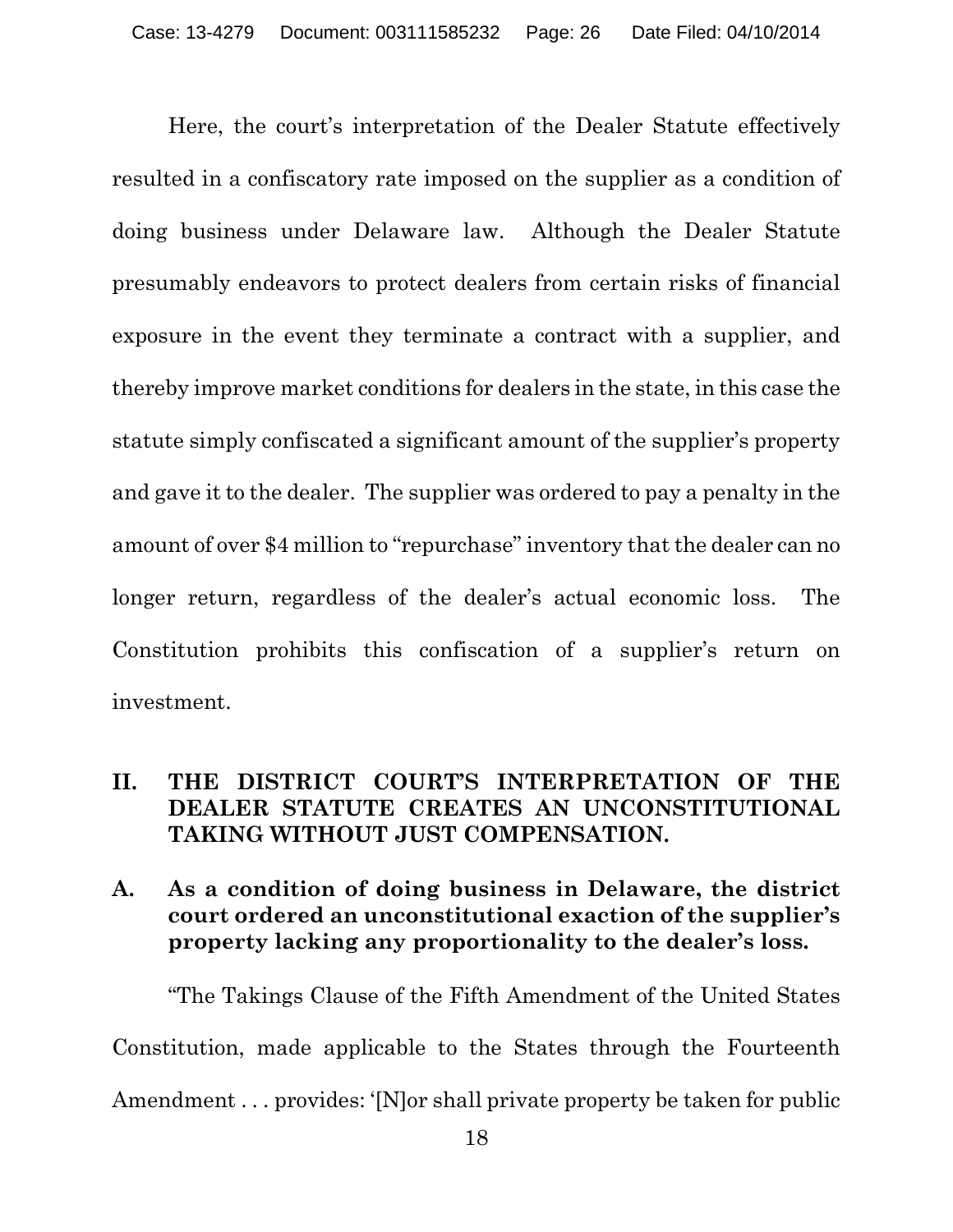<span id="page-26-0"></span>use, without just compensation.'" *Dolan v. City of Tigard*, [512 U.S. 374,](https://web2.westlaw.com/find/default.wl?cite=512+u.s.+374&referenceposition=383&referencepositiontype=s&rs=WLW12.07&vr=2.0&rp=%2ffind%2fdefault.wl&sv=Split&fn=_top&mt=Westlaw&clientid=USCA3)  [383-84](https://web2.westlaw.com/find/default.wl?cite=512+u.s.+374&referenceposition=383&referencepositiontype=s&rs=WLW12.07&vr=2.0&rp=%2ffind%2fdefault.wl&sv=Split&fn=_top&mt=Westlaw&clientid=USCA3) (1994). Here, the Delaware statute as construed by the district court violates the Fifth Amendment's Takings Clause by requiring that as a condition of doing business under Delaware law, a supplier must agree to be liable for statutory "repurchases" of equipment in amounts that bear absolutely no relation to—and far exceed—any actual economic loss to the dealer.

<span id="page-26-2"></span><span id="page-26-1"></span>In *Nollan v. California Coastal Commission*, [483 U.S. 825](https://web2.westlaw.com/find/default.wl?cite=483+u.s.+825&referenceposition=825&referencepositiontype=s&rs=WLW12.07&vr=2.0&rp=%2ffind%2fdefault.wl&sv=Split&fn=_top&mt=Westlaw&clientid=USCA3) (1987), and *Dolan*, the Supreme Court analyzed whether an exaction that the state demands as a condition for receiving a land use permit violates the Takings Clause, and in doing so applied the doctrine of unconstitutional conditions. "Under the well-settled doctrine of 'unconstitutional conditions,' the government may not require a person to give up a constitutional right—[including] the right to receive just compensation when property is taken for a public use—in exchange for a discretionary benefit conferred by the government where the benefit sought has little or no relationship to the property." *Dolan*, [512 U.S. at 385;](https://web2.westlaw.com/find/default.wl?cite=512+u.s.+374&referenceposition=385&referencepositiontype=s&rs=WLW12.07&vr=2.0&rp=%2ffind%2fdefault.wl&sv=Split&fn=_top&mt=Westlaw&clientid=USCA3) *see Koontz v. St. Johns River Water Mgmt*. *Dist.*, 570 U.S. \_\_, [133 S. Ct. 2586, 2594](https://web2.westlaw.com/find/default.wl?cite=133+s.+ct.+2586&referenceposition=2594&referencepositiontype=s&rs=WLW12.07&vr=2.0&rp=%2ffind%2fdefault.wl&sv=Split&fn=_top&mt=Westlaw&clientid=USCA3) (2013) (describing "'special application'" of unconstitutional conditions doctrine).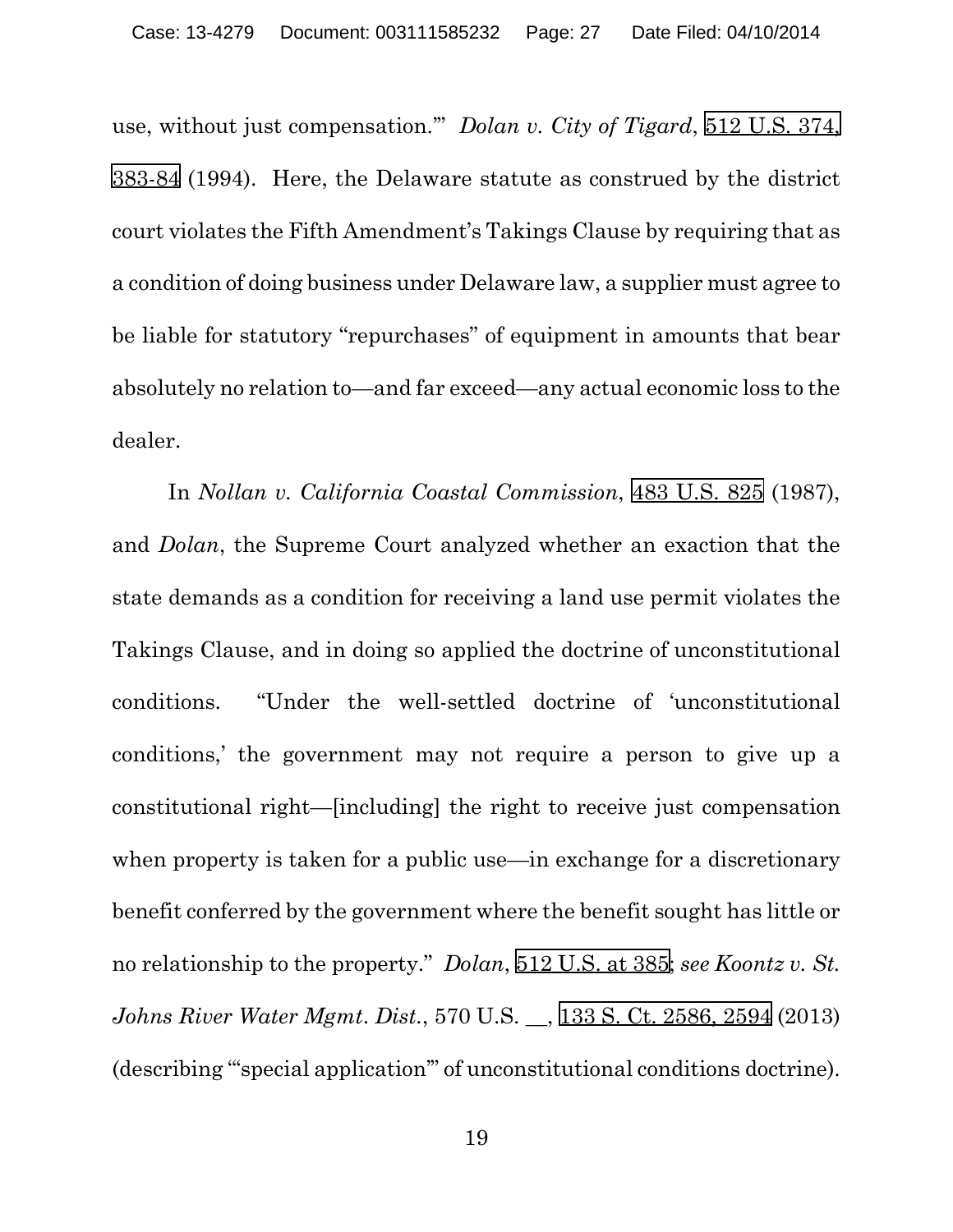<span id="page-27-2"></span>Significantly, an exaction of *money*—as opposed to real or personal property—is also subject to the Takings Clause under the same analysis. *Koontz*, [133 S. Ct. at 2599](https://web2.westlaw.com/find/default.wl?cite=133+s.+ct.+2586&referenceposition=2599&referencepositiontype=s&rs=WLW12.07&vr=2.0&rp=%2ffind%2fdefault.wl&sv=Split&fn=_top&mt=Westlaw&clientid=USCA3); *see id*. at 2596 ("Extortionate demands for property in the land-use permitting context run afoul of the Takings Clause not because they take property but because they impermissibly burden the right not to have property taken without just compensation.").

<span id="page-27-5"></span><span id="page-27-4"></span><span id="page-27-3"></span><span id="page-27-1"></span><span id="page-27-0"></span>The principles underlying the *Nollan/Dolan* analysis may be applied beyond the confines of land use permitting. Indeed, the land use cases applying the unconstitutional conditions doctrine draw upon cases from many other contexts. *See, e.g.*, *id*. at 2596 (citing *Frost v. R.R. Comm'n of Cal.*, [271 U.S. 583, 592-93](https://web2.westlaw.com/find/default.wl?cite=271+u.s.+583&referenceposition=592&referencepositiontype=s&rs=WLW12.07&vr=2.0&rp=%2ffind%2fdefault.wl&sv=Split&fn=_top&mt=Westlaw&clientid=USCA3) (1926) (state may not condition grant of business permit on promise to devote business assets to public use) and *S. Pac. Co. v. Denton*, 146 [U.S. 202, 207](https://web2.westlaw.com/find/default.wl?cite=146+u.s.+202&referenceposition=207&referencepositiontype=s&rs=WLW12.07&vr=2.0&rp=%2ffind%2fdefault.wl&sv=Split&fn=_top&mt=Westlaw&clientid=USCA3) (1892) (state may not condition grant of business permit on waiver of right to remove state court lawsuits to federal court)); *Dolan*, [512 U.S. at 385](https://web2.westlaw.com/find/default.wl?cite=512+u.s.+374&referenceposition=385&referencepositiontype=s&rs=WLW12.07&vr=2.0&rp=%2ffind%2fdefault.wl&sv=Split&fn=_top&mt=Westlaw&clientid=USCA3) (citing *Perry v. Sindermann*, 408 [U.S. 593, 597-98](https://web2.westlaw.com/find/default.wl?cite=408+u.s.+593&referenceposition=597&referencepositiontype=s&rs=WLW12.07&vr=2.0&rp=%2ffind%2fdefault.wl&sv=Split&fn=_top&mt=Westlaw&clientid=USCA3) (1972) (state university may not deny professor contract renewal as punishment for exercising First Amendment rights) and *Pickering v. Bd. of Educ. of Twp. High Sch. Dist. 205, Will Cnty., Ill.*,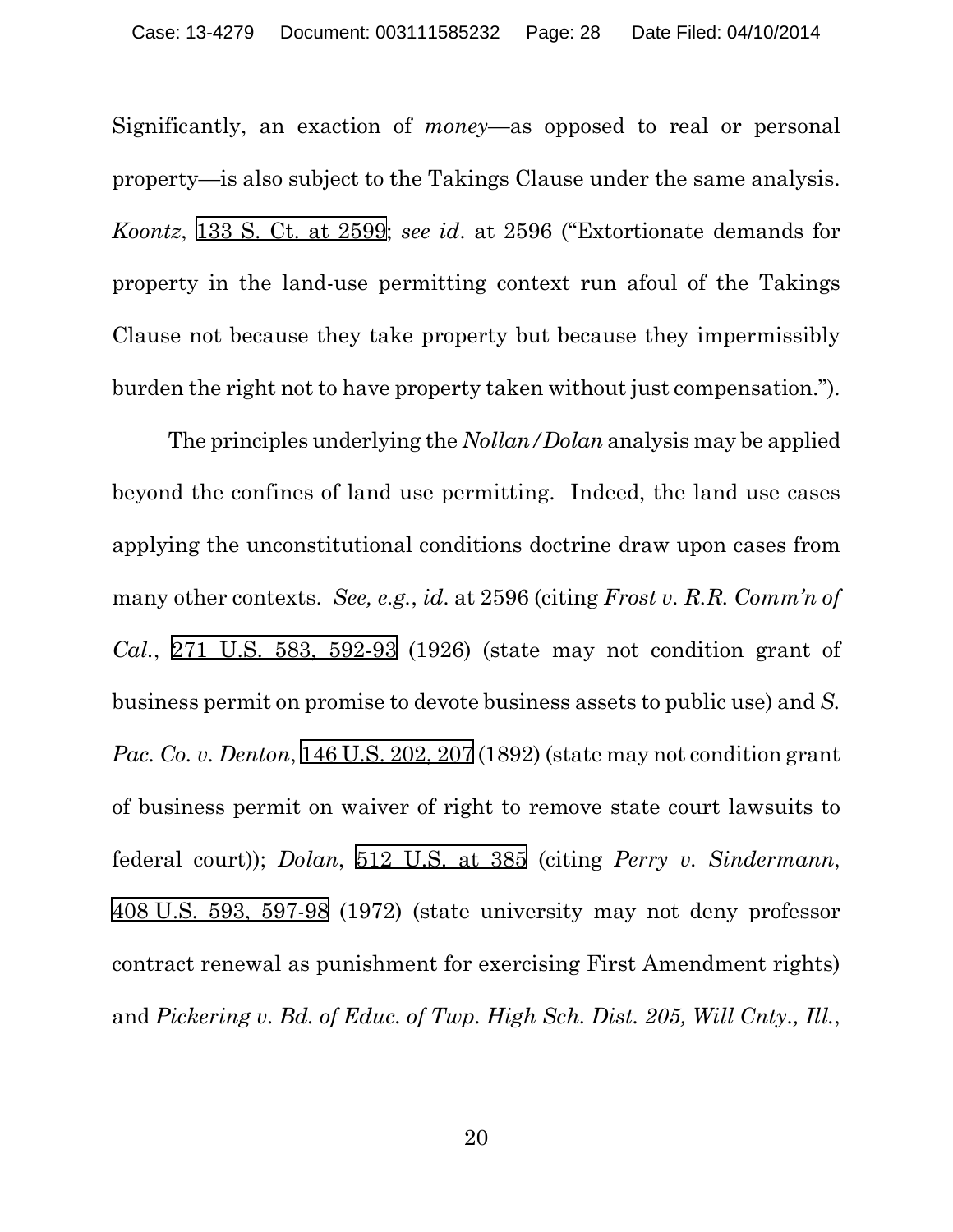[391 U.S. 563, 568](https://web2.westlaw.com/find/default.wl?cite=391+u.s.+563&referenceposition=568&referencepositiontype=s&rs=WLW12.07&vr=2.0&rp=%2ffind%2fdefault.wl&sv=Split&fn=_top&mt=Westlaw&clientid=USCA3) (1968) (public school may not fire teacher for exercising First Amendment rights)).

<span id="page-28-4"></span><span id="page-28-1"></span>*Nollan* and *Dolan* and the line of "unconstitutional conditions" cases on which they rely stand for the general proposition that while the state may regulate the use of property, the state may not require a property owner to give up its constitutional rights as a condition of receiving the benefits and privileges of the state. The Takings Clause requires that there be a balance between the state's power to regulate for the public good and the burdens such regulations may place on individuals or companies seeking to make beneficial use of their property. *See Koontz*, 133 S. Ct. [at 2594-95;](https://web2.westlaw.com/find/default.wl?cite=133+s.+ct.+2586&referenceposition=2594&referencepositiontype=s&rs=WLW12.07&vr=2.0&rp=%2ffind%2fdefault.wl&sv=Split&fn=_top&mt=Westlaw&clientid=USCA3) *Dolan*, [512 U.S. at 383-85;](https://web2.westlaw.com/find/default.wl?cite=512+u.s.+374&referenceposition=383&referencepositiontype=s&rs=WLW12.07&vr=2.0&rp=%2ffind%2fdefault.wl&sv=Split&fn=_top&mt=Westlaw&clientid=USCA3) *Armstrong v. United States*, [364 U.S. 40, 49](https://web2.westlaw.com/find/default.wl?cite=364+u.s.+40&referenceposition=49&referencepositiontype=s&rs=WLW12.07&vr=2.0&rp=%2ffind%2fdefault.wl&sv=Split&fn=_top&mt=Westlaw&clientid=USCA3) (1960) (Takings Clause "bar[s] Government from forcing some people alone to bear public burdens which, in all fairness and justice, should be borne by the public as a whole").

<span id="page-28-3"></span><span id="page-28-2"></span><span id="page-28-0"></span>Applied in this context, these cases show that Delaware may not require that as a condition of doing business under its law, a supplier must agree to be liable for statutory "repurchases" of equipment in amounts that bear absolutely no relation to—and far exceed—any actual economic loss to the dealer. *See Frost*, [271 U.S. at 597](https://web2.westlaw.com/find/default.wl?cite=271+u.s.+583&referenceposition=597&referencepositiontype=s&rs=WLW12.07&vr=2.0&rp=%2ffind%2fdefault.wl&sv=Split&fn=_top&mt=Westlaw&clientid=USCA3) (although "'a state may prescribe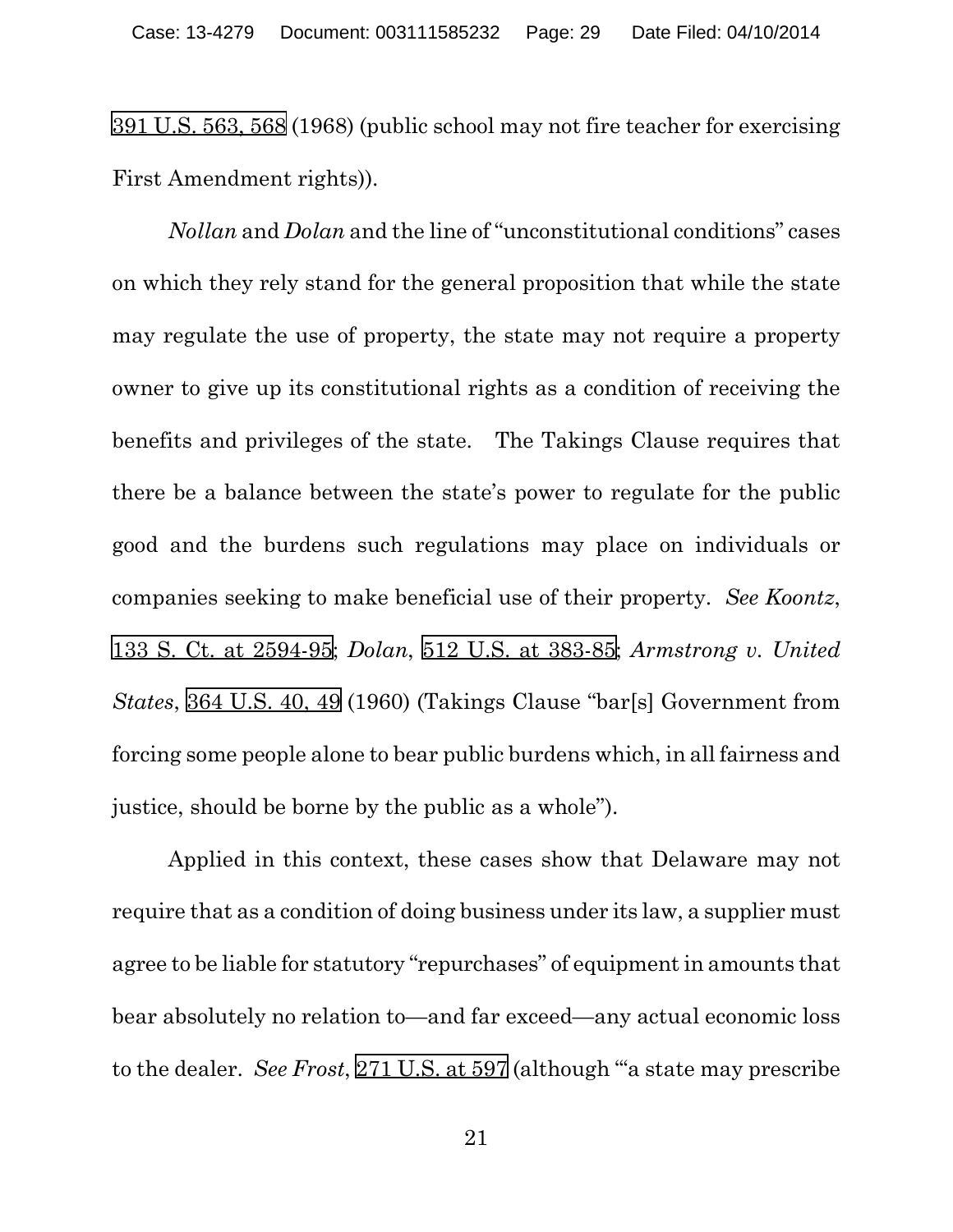<span id="page-29-2"></span>conditions upon which a foreign corporation may do business within its borders," it may not "exclude or expel such corporations because they insist upon the exercise of a right created by the federal Constitution'"); *Denton*, [146 U.S. at 207](https://web2.westlaw.com/find/default.wl?cite=146+u.s.+202&referenceposition=207&referencepositiontype=s&rs=WLW12.07&vr=2.0&rp=%2ffind%2fdefault.wl&sv=Split&fn=_top&mt=Westlaw&clientid=USCA3) (same). Under the district court's application of the Delaware Dealer Statute, "[t]he [supplier] is given no choice, except a choice between the rock and the whirlpool—an option to forego a privilege which may be vital to his livelihood or submit to a requirement which may constitute an intolerable burden." *Frost*, [271 U.S.](https://web2.westlaw.com/find/default.wl?cite=271+u.s.+583&referenceposition=593&referencepositiontype=s&rs=WLW12.07&vr=2.0&rp=%2ffind%2fdefault.wl&sv=Split&fn=_top&mt=Westlaw&clientid=USCA3) at 593.

<span id="page-29-1"></span><span id="page-29-0"></span>To determine whether a condition or exaction violates the Takings Clause, the court determines whether there is an "essential nexus" between the state's regulatory goal and the exaction. *Dolan*, [512 U.S. at](https://web2.westlaw.com/find/default.wl?cite=512+u.s.+374&referenceposition=386&referencepositiontype=s&rs=WLW12.07&vr=2.0&rp=%2ffind%2fdefault.wl&sv=Split&fn=_top&mt=Westlaw&clientid=USCA3)  [386](https://web2.westlaw.com/find/default.wl?cite=512+u.s.+374&referenceposition=386&referencepositiontype=s&rs=WLW12.07&vr=2.0&rp=%2ffind%2fdefault.wl&sv=Split&fn=_top&mt=Westlaw&clientid=USCA3). The Dealer Statute arguably satisfies the "essential nexus" test because, on its face, the statute requires suppliers as a condition of doing business under Delaware law to provide some protection from risk of loss to dealers who must maintain a supply of inventory in order to sell the supplier's products.

Even if an essential nexus exists, however, the exaction is still unconstitutional unless it bears a "rough proportionality" between the exaction and the state's interest. *Dolan*, [512 U.S. at 391](https://web2.westlaw.com/find/default.wl?cite=512+u.s.+374&referenceposition=391&referencepositiontype=s&rs=WLW12.07&vr=2.0&rp=%2ffind%2fdefault.wl&sv=Split&fn=_top&mt=Westlaw&clientid=USCA3). Here, the Dealer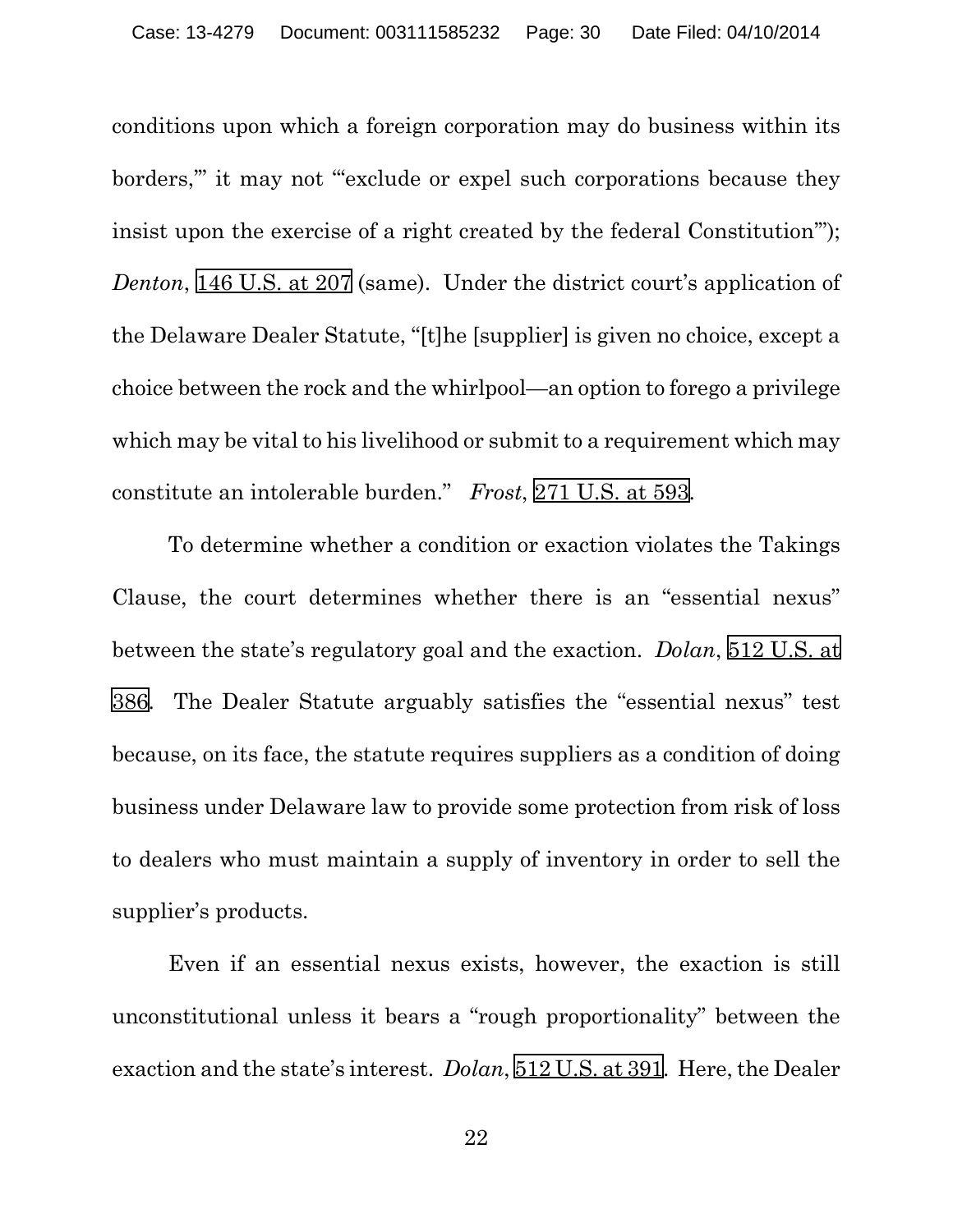Statute as applied lacks a "rough proportionality" between the exaction and the state's interest. In fact, it lacks any proportionality at all. The supplier was required to pay damages in the form of a "repurchase" price for inventory without regard to whether the dealer suffered any loss of its investment in that inventory—and in fact the damages award was *four times* the amount of any actual loss claimed by the dealer, and many times more than any loss for which the dealer was not fully compensated. Furthermore, the supplier was required to pay these damages even though it cannot recover the inventory. Thus, the damages award represents a classic "unconstitutional conditions" taking whereby the supplier was required to pay an exorbitant amount of money to another private company—without receiving anything in exchange—as a condition of doing business under Delaware law.

## **B. The court's statutory interpretation created a** *per se* **taking of funds.**

The Supreme Court has also found a violation of the Takings Clause where the state takes ownership of a business's funds for public purposes.

<span id="page-30-0"></span>In *Webb's Fabulous Pharmacies, Inc. v. Beckwith*, [449 U.S. 155, 156-](https://web2.westlaw.com/find/default.wl?cite=449+u.s.+155&referenceposition=156&referencepositiontype=s&rs=WLW12.07&vr=2.0&rp=%2ffind%2fdefault.wl&sv=Split&fn=_top&mt=Westlaw&clientid=USCA3) [57](https://web2.westlaw.com/find/default.wl?cite=449+u.s.+155&referenceposition=156&referencepositiontype=s&rs=WLW12.07&vr=2.0&rp=%2ffind%2fdefault.wl&sv=Split&fn=_top&mt=Westlaw&clientid=USCA3) (1980), a Florida statute required litigants seeking to discharge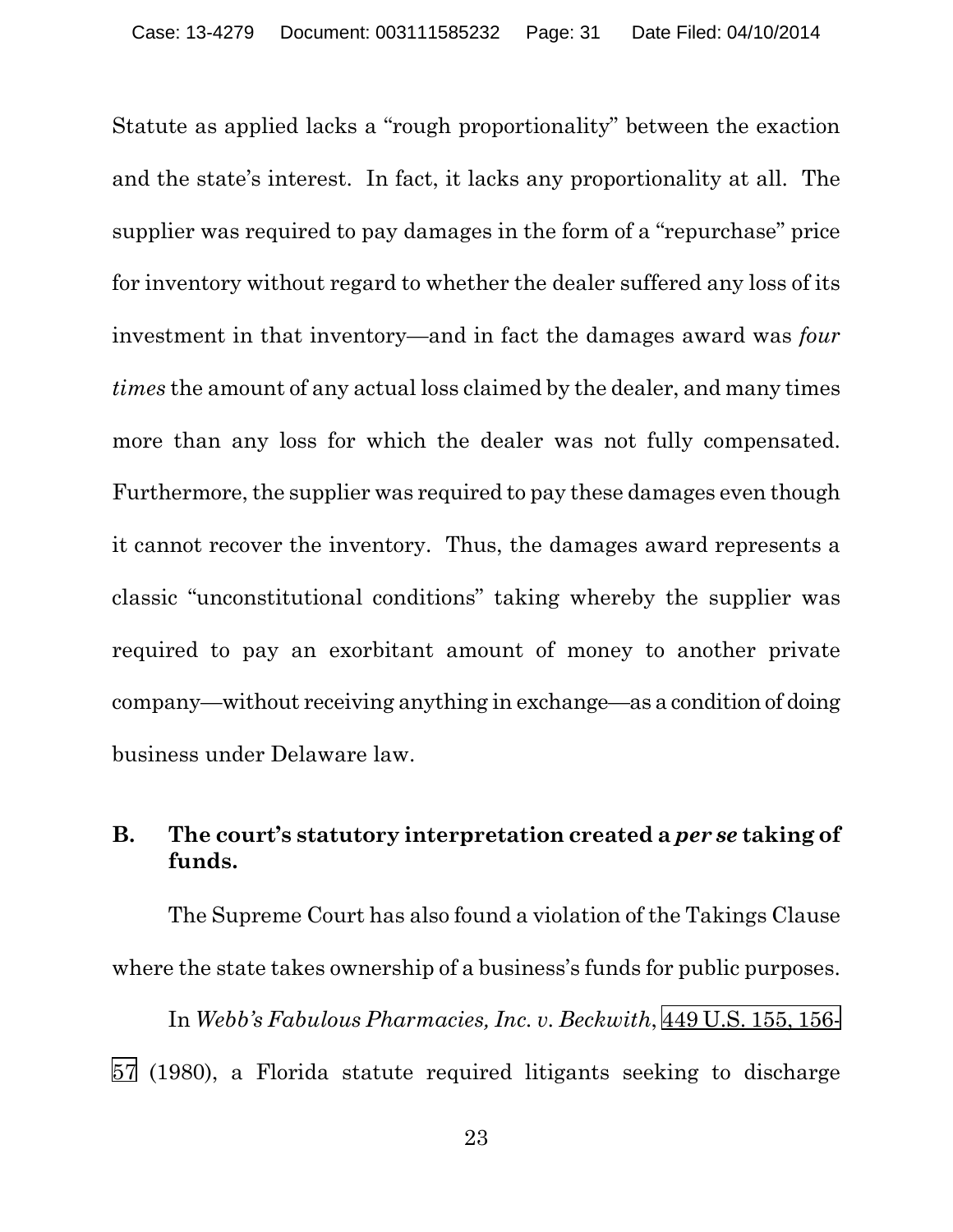corporate debts prior to a corporate acquisition to deposit the corporation's purchase price with the court and directed the clerk to deposit those funds in an interest-bearing account. The state high court held that the interest earned in that account could be appropriated as "public money" for use by the county. *Id*. at 158-59.

<span id="page-31-1"></span>The U.S. Supreme Court held that Florida's construction of the statute was an improper taking of private property without just compensation. *Id*. at 164-65. Among other justifications, the Court explained that the state could not *require* litigants seeking to avail themselves of the state's interpleader procedure to deposit funds in the court's registry and then simply *appropriate* the funds, even for purposes that would benefit the county. *Id*.

<span id="page-31-0"></span>Later, relying on *Webb's Fabulous Pharmacies*, the Court in *Brown v. Legal Foundation of Washington*, [538 U.S. 216, 240-41](https://web2.westlaw.com/find/default.wl?cite=538+u.s.+216&referenceposition=240&referencepositiontype=s&rs=WLW12.07&vr=2.0&rp=%2ffind%2fdefault.wl&sv=Split&fn=_top&mt=Westlaw&clientid=USCA3) (2003), *assumed* that a law that appropriates interest generated on funds deposited in an IOLTA account to fund charitable legal services would also constitute a *per se* taking requiring payment of just compensation to the client who paid the funds into the account.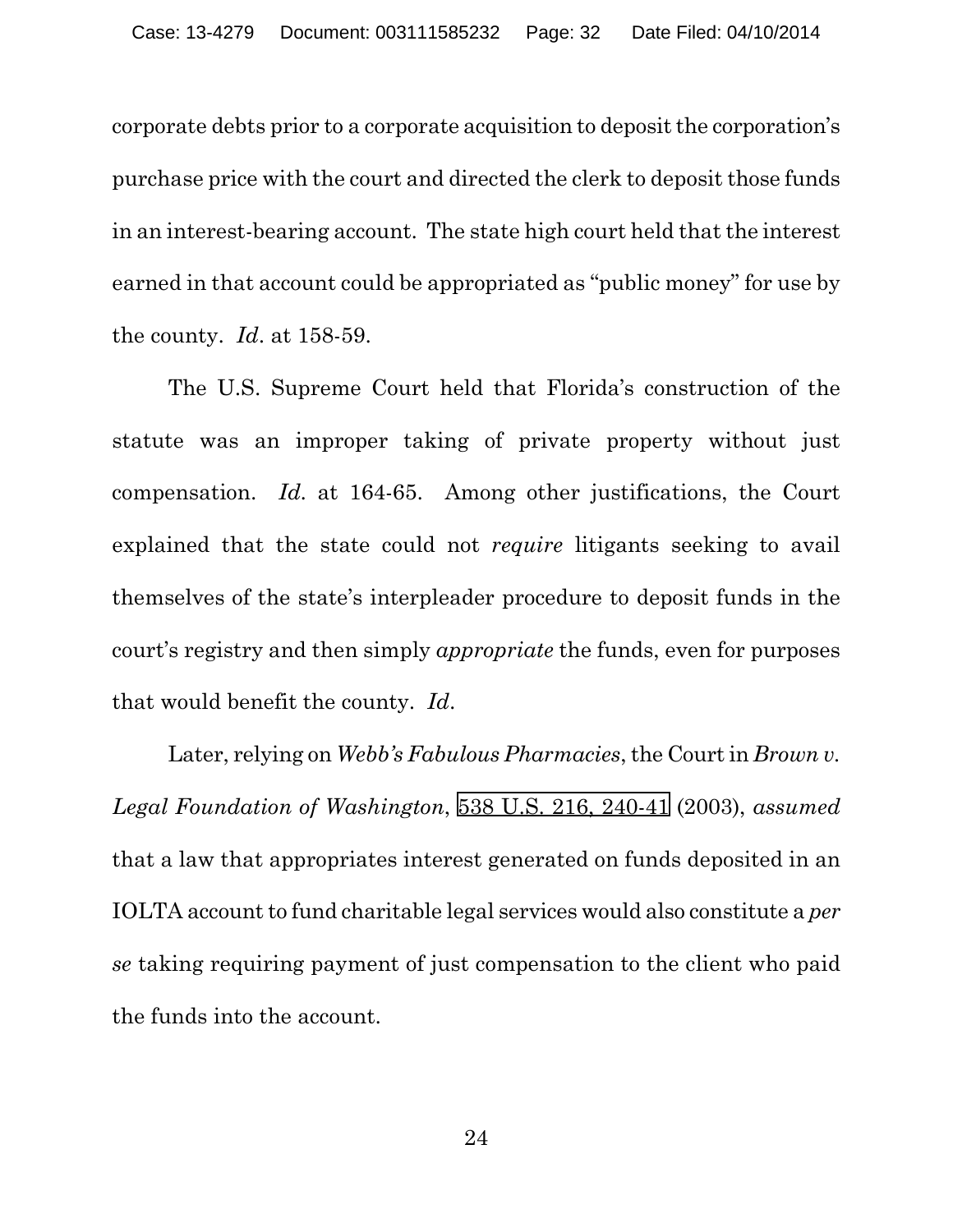<span id="page-32-1"></span><span id="page-32-0"></span>*Webb's Fabulous Pharmacies* and *Brown* are instructive. In those cases, statutes required companies and firms as a condition of doing business under state law to submit to government appropriation of their business funds for public purposes. In both cases, the Court found that a statute that requires a business to submit to such requirements creates a *per se* taking requiring just compensation.

Here, the district court's application of the Dealer Statute requires the supplier to pay a damages award that bears no relationship to the dealer's economic loss. The state apparently requires suppliers to agree to these conditions, not because of damage suffered by any individual dealer, but to vindicate a public interest in protecting dealers generally from the risks associated with entering distributor agreements that require them to maintain a stock of inventory. This type of burden, imposed by the district court's statutory interpretation on equipment suppliers in order to benefit the public interest, is the quintessential taking that the Constitution prohibits.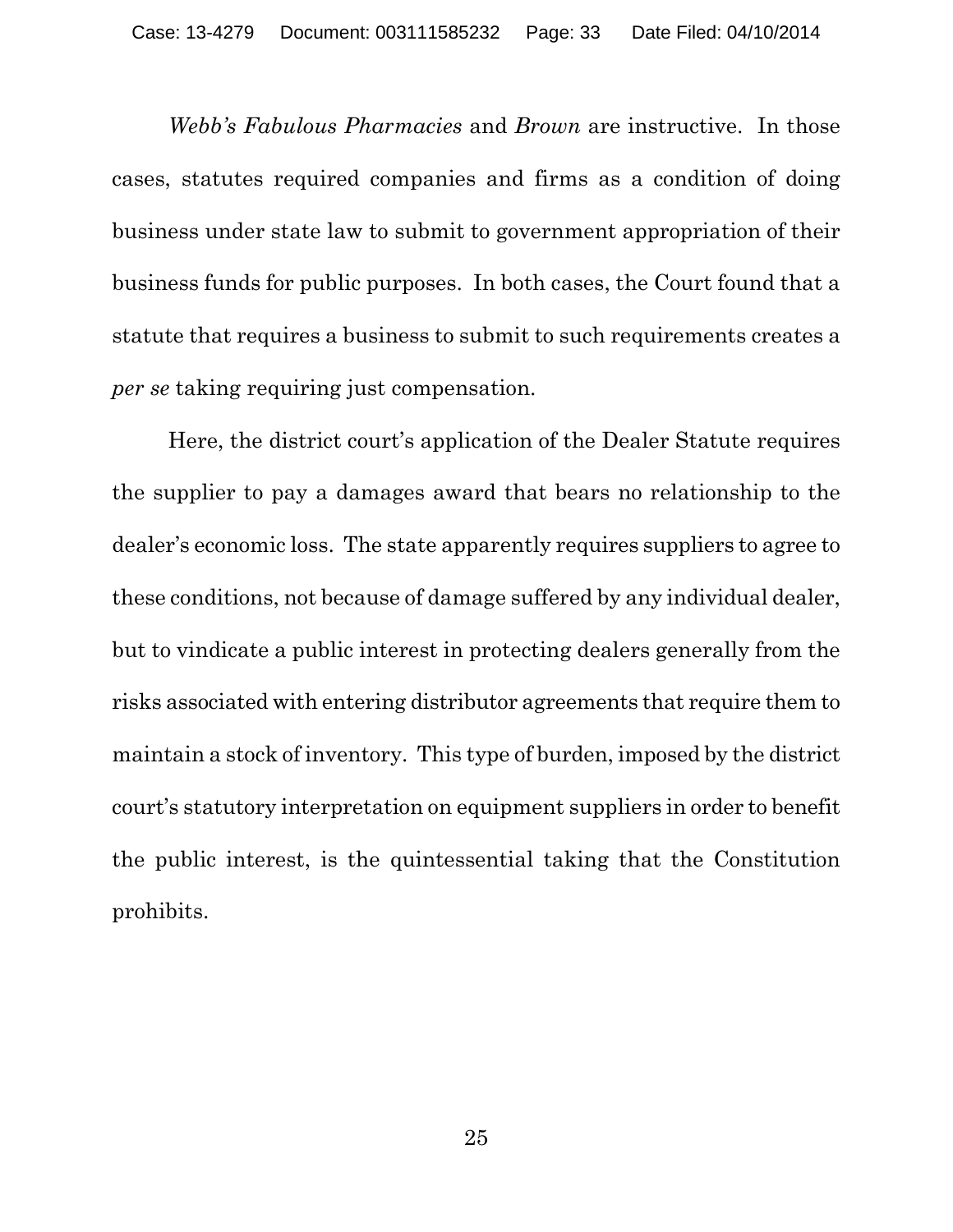## **CONCLUSION**

For the above reasons, this Court should reverse the district court's order.

April 10, 2014 **HORVITZ & LEVY** LLP DAVID M. AXELRAD MARK A. KRESSEL **LEDERER WESTON CRAIG, P.L.C.** MIKE WESTON

> By: /s/ Mark A. Kressel Mark A. Kressel

Attorneys for Amicus Curie **DRI-THE VOICE OF THE DEFENSE BAR**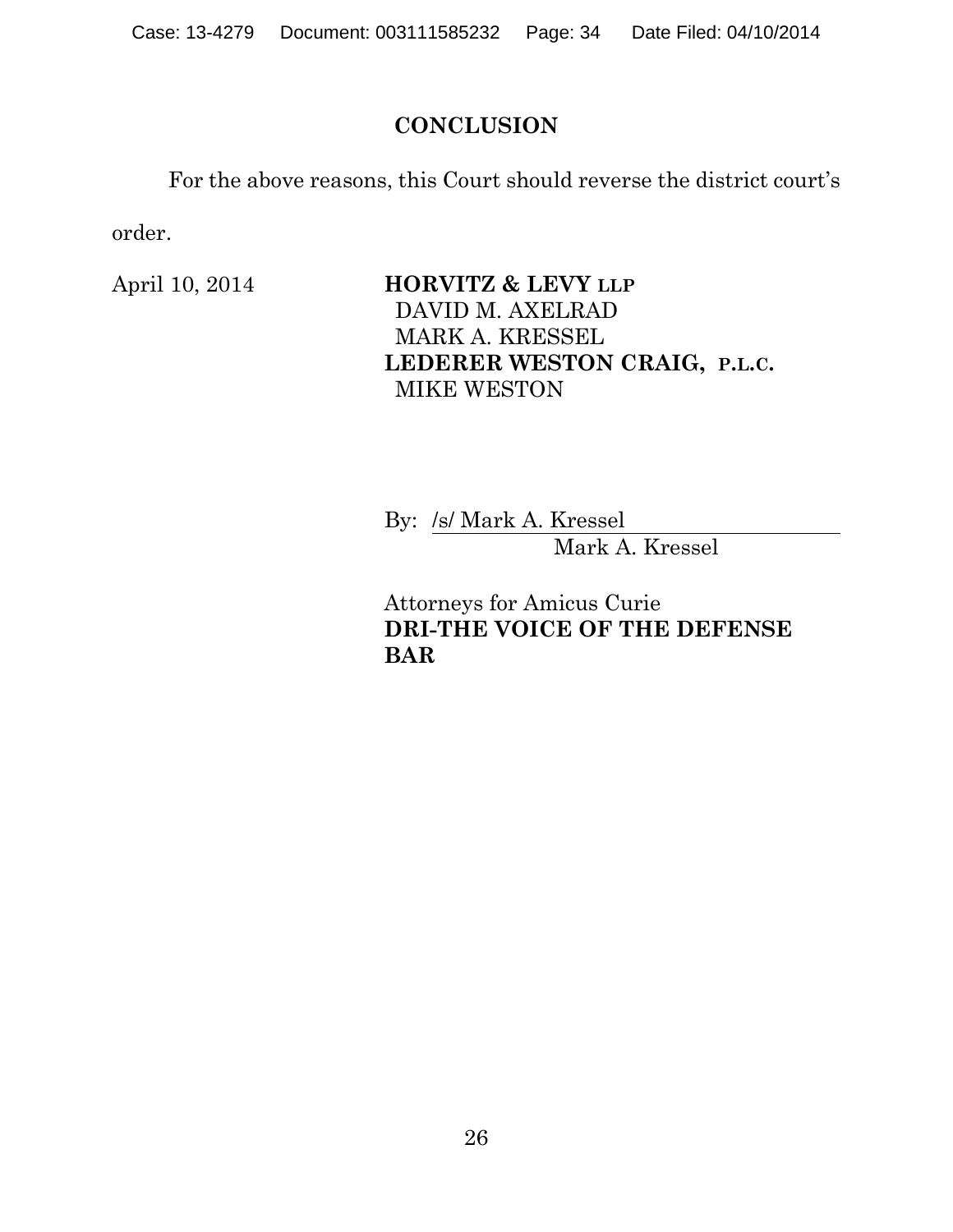## **CERTIFICATE OF BAR MEMBERSHIP**

I hereby certify that I am a member in good standing of the United States Court of Appeals for the Third Circuit.

> /s/ Mark A. Kressel\_\_\_\_\_ Mark A. Kressel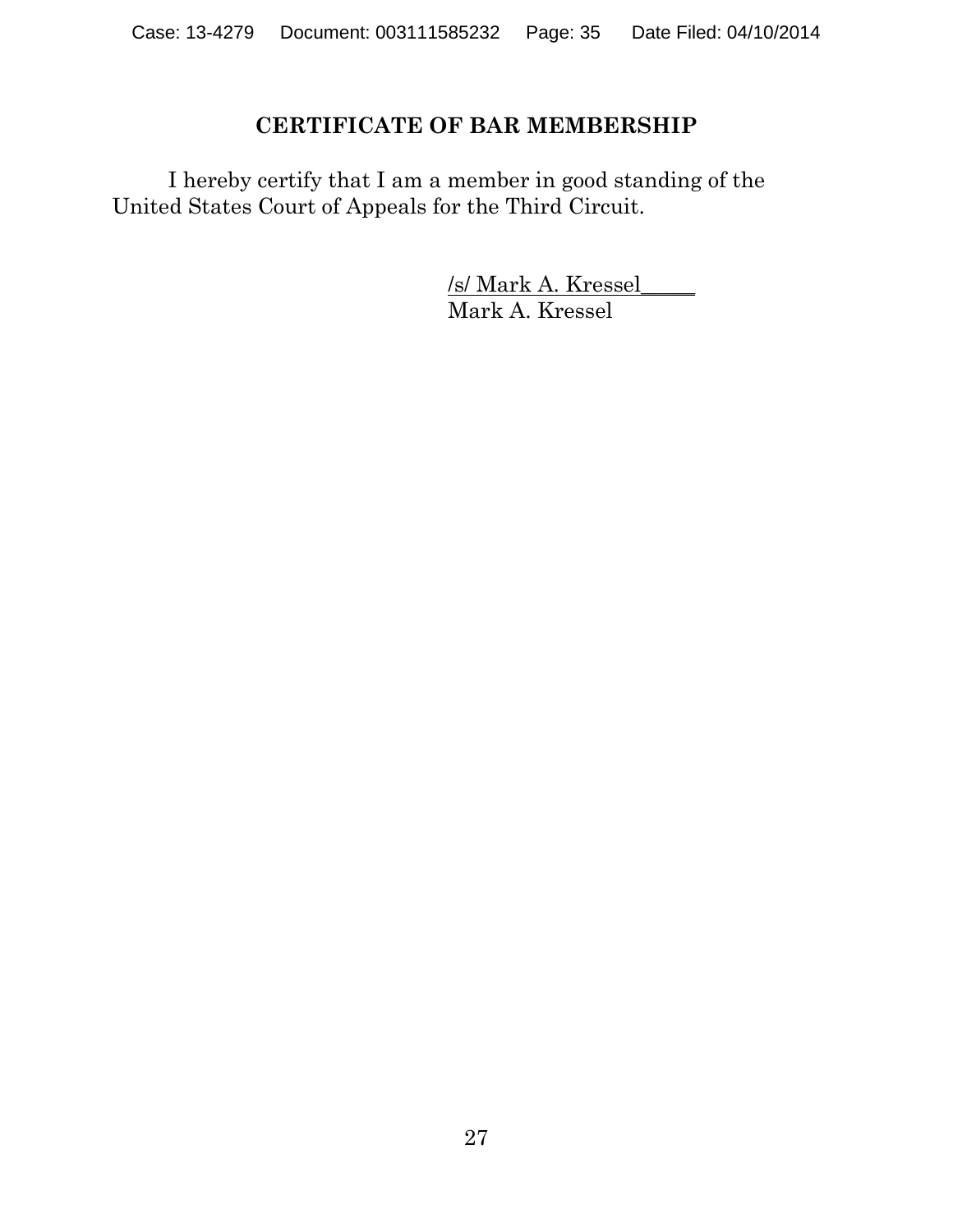## **CERTIFICATION OF COMPLIANCE WITH TYPE-VOLUME LIMITATION, TYPEFACE REQUIREMENTS, AND TYPE STYLE REQUIREMENTS [FED R. APP. P. 32(a)(7)(C)]**

- $\boxtimes$  1. This brief complies with the type-volume limitation of Fed. R. App. P.  $32(a)(7)(B)$  and Fed. R. App. P.  $29(d)$  because:
	- $\boxtimes$  this brief contains 5,111 words, excluding the parts of the brief exempted by Fed. R. App. P.  $32(a)(7)(B)(iii)$ , or
	- $\Box$  this brief uses monospaced typeface and contains [state the number of lines of text, excluding the parts of the brief exempted by Fed. R. App. P.  $32(a)(7)(B)(iii)$ .
- $\Xi$  2. This brief complies with the typeface requirements of Fed. R. App. P.  $32(a)(5)$  and the type style requirements of Fed. R. App. P.  $32(a)(6)$ because:
	- **E** this brief has been prepared in a proportionally spaced typeface using MS-Word in 14-point Century Schoolbook font type, or
	- $\Box$  this brief has been prepared in a monospaced typeface using [state name and version of word processing program] with [state number of characters per inch and name of type style].

April 10, 2014 /s/ Mark A. Kressel Date *ATTORNEY NAME*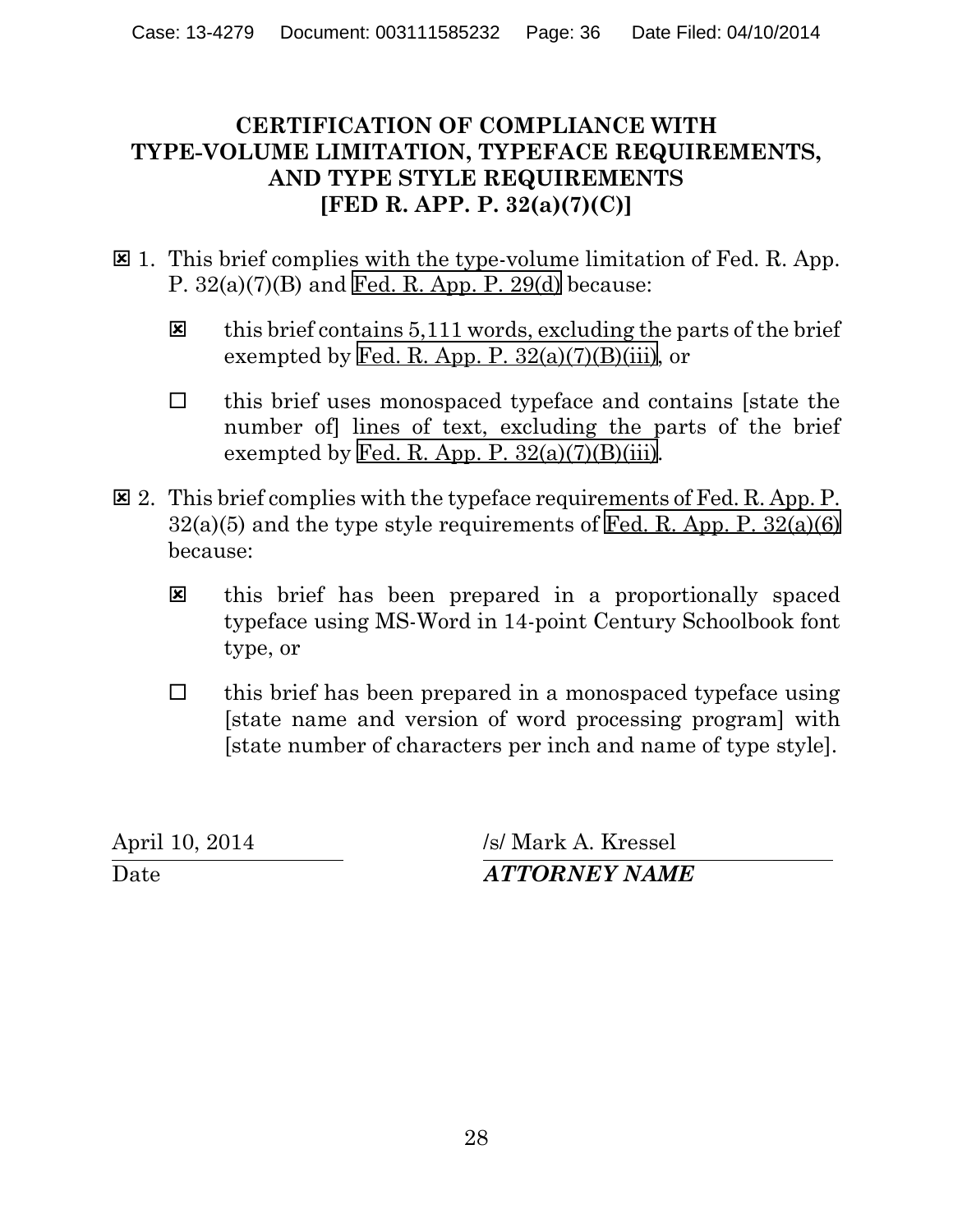#### **CERTIFICATE OF DIGITAL SUBMISSION**

I hereby certify that a copy of the foregoing amicus curiae brief was submitted in digital format, is an exact copy of the written document filed with the Clerk, and has been scanned for viruses with the Symantec Endpoint Protection, Small Business Edition, Version 12.1.2100.2093, and according to the program, is free of viruses.

> <u>/s/ Mark A. Kressel</u>\_\_\_\_\_ Mark A. Kressel